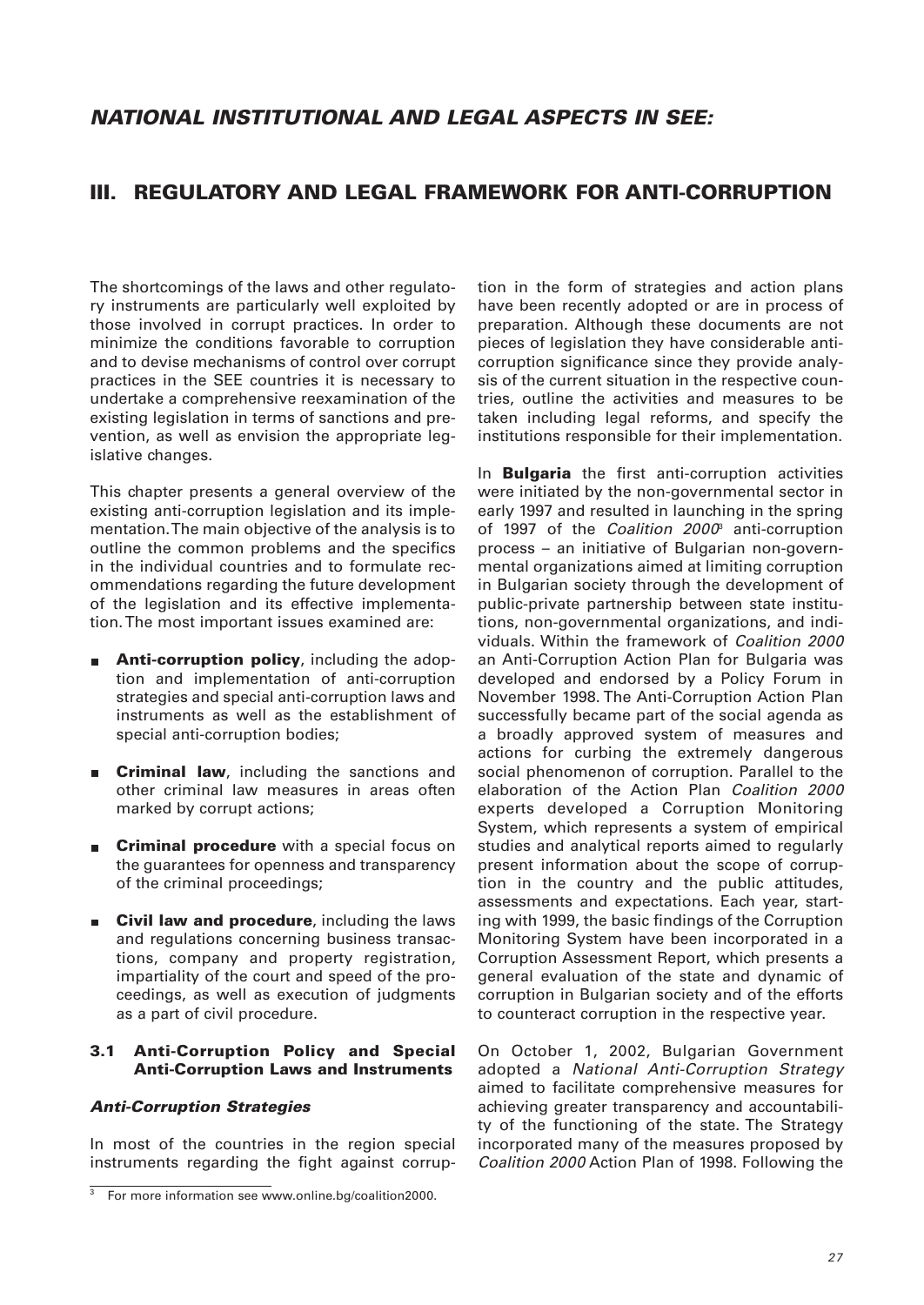

adoption of the Strategy, the Government adopted a Program for the Implementation of the National Anti-Corruption Strategy and appointed a special Committee for Coordination of the Anti-Corruption Activities, chaired by the Minister of Justice Mr. Anton Stankov. An Operations Plan for Execution of the National Anti-Corruption Strategy was recently developed by a joint task force including experts and representatives of state institutions and non-governmental organizations. The first measures for the implementation of the Strategy included amendments to the criminal legislation, the Law on the Judiciary and the Code of Civil Procedure.

In **Republic of Croatia** a group of independent experts to the Ministry of Justice, Administration and Local Self-Government, supported by the Government, prepared a National Anti-Corruption Program entitled Anti-Corruption Action Plan that is currently in Parliamentary procedure.<sup>4</sup> The Program explains the harmful consequences of corruption and contains a comprehensive Action Plan for fighting corruption with determined tasks, responsible task carriers and timing. Tasks are directed towards establishing the rule of law and improving its effectiveness, establishing of a specific body specialized in the prosecution of cases of corruption, raising the efficiency of the criminal prosecution of corruption, developing organizational measures in the administrative system, decentralization, financial responsibility measures and other economic measures, as well as stimulating political and civil responsibility, and international activity.

In **Romania** the elaboration of an Anti-Corruption Strategy was launched by the Government in 2001. The Strategy includes the goal of improving the legal framework related to the prevention and sanctioning of corruption, development of the most appropriate infrastructure for fighting corruption and organized crime, continuous training of persons involved in the fight against corruption, and ensuring transparency.

In November 2001 the Government of the **Republic of Serbia** launched an Anti-Corruption Initiative including five basic tenets for fighting cor-

ruption. These are: 1. securing the institutional frame (court reform, strengthening parliamentarian control); 2. reform of the public administration (imposing internal and external budget control, control of the state services); 3. economic reform (macroeconomic stabilization, liberalization, fiscal reform, privatization); 4. motivating the participation of civil society (affirmation of media freedom, encouraging NGO campaigns); 5. affirmation of the political environment that favors the fight against corruption (political party financing, conflict of interest regulation).

The Anti-Corruption Initiative of the Serbian Government is divided into two segments: counseling initiative and operative initiative.

• Under the counseling initiative in November 2001 the Government formed the Council for the Fight against Corruption.

The role of the Council is to give recommendations to the Government for formulating and implementing the national anti-corruption strategy and policy. The Council has also an obligation to monitor concrete measures implemented by the Government on stopping corruption, and to evaluate and give suggestions for their improvement.

Following the request of the Council in January 2002, the Government has announced publicly all information on the participation of higher state officials in boards of directors of publicly owned companies, which was one of the major media events.

The Program could be found at www.transparency.hr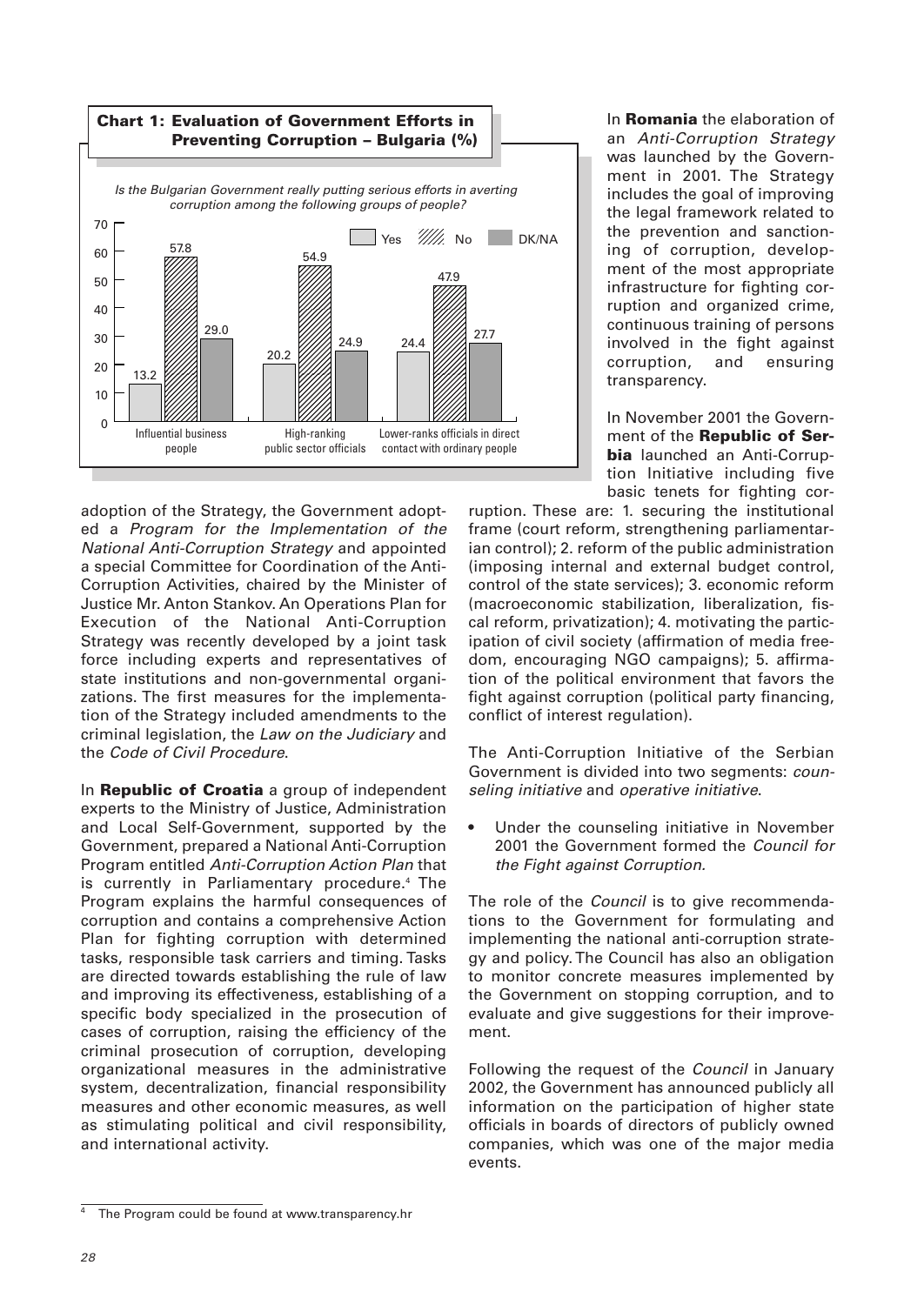Information showed that high state officials have several functions which created numerous controversies in the public. As a result the Council gave initiative for Avoiding Conflict of Interest Law. At the initiative of the Council, the Government formed a work group, including two representatives of the Council, which started to prepare the draft law. The Council also initiated Registering State Officials' Property Law and Financing Political Parties Law.

However, in order to further increase the effectiveness of the Council it is necessary to improve its financial independence.

Under the operative initiative, the Government of the Republic of Serbia has formed the Committee for the Fight against Corruption. The Committee has formed specilaized teams to fight corruption: anti-corruption teams and task force team.

The anti-corruption teams are made up of the representatives of the Ministry of Interior Affairs and the Republic of Serbia's State Prosecutor Office. Up to date, 26 teams have been formed in the offices of the Ministry of Interior Affairs in all the larger cities of Serbia. At the disposal of the public are special phone numbers, which have been publicized in all media, and through which the citizens can report any case of corruption that they encounter. In the first 15 days of the functioning of the teams, there have been 456 reports of corruption, which resulted in 10 prosecutions against 13 individuals. Plans have been made for greater media promotion of the teams to increase their effectiveness.

The task force team is made up of the government and the non-government sector. The main function of the group is to facilitate and ease the communication flow between various state institutions and with the civil society. The members have been selected from the most important Federal and Serbian state institutions, NGOs, unions and the commercial community. This group has also a wide action implementation initiative, its members having experience and first hand knowledge of corruption in the Serbian community.

The Ministry of Finance and Economy of the Republic of Serbia is the main Government coordinator of the State's fight against corruption. The Ministry is the home to the Anti-corruption Office, which is the headquarters for the Council for the Fight against Corruption and the anti-corruption task force. The Anti-Corruption Office is designed to secure the information flow between all the

parties involved, coordinates relations with the media and civil society, and manages international relations concerning the Government's anticorruption initiatives.

#### *Special Anti-Corruption Legislation*

As to the special anti-corruption legislation most of the countries in the region have preferred the approach of incorporating individual anti-corruption provisions in the newly adopted or already existing laws and regulations rather than adopting special anti-corruption laws. According to the prevailing opinions in these countries an anti-corruption law will make little sense in a legal culture and environment marked by uncompleted overall legal reform and ineffective law enforcement.

In **Bulgaria** a Draft Law on the Fight against Corruption and Financial Crime was developed and introduced in Parliament in 1999 providing for the setting up of a special Government Agency for the Fight against Financial Crime and Corruption (financial police). The agency was designed as a specialized division within the Council of Ministers, and thus subordinated to the executive. However the draft did not gain the support of neither the policy makers' community nor the civil society and was not further discussed in the National Assembly. Thus Bulgaria followed the approach of developing the whole spectrum of laws and institutional preconditions necessary to create an environment unfavorable for corruption instead of adopting a special anti-corruption law and creating a separate anti-corruption institution.

So far only in Macedonia and Romania parallel to this approach special anti-corruption laws have been adopted.

In **Macedonia** a Law against Corruption has been adopted by the Parliament on April 26, 2002, providing for the establishment of a State Commission against Corruption. The Commission consists of seven legal and economic experts appointed by the Parliament. Under the Law there is an obligation for property disclosures for the politicians and other officials holding a high position. The members of the Commission shall be appointed within 6 months after the Law enters into force, which indicates that the Law shall not apply for the politicians and senior officials, who were in power until the parliamentary elections in September 2002. The opposition, media, NGO and experts have broadly criticized such unfavorable solution, which shows that the Government had no political will to combat corruption within its own ranks.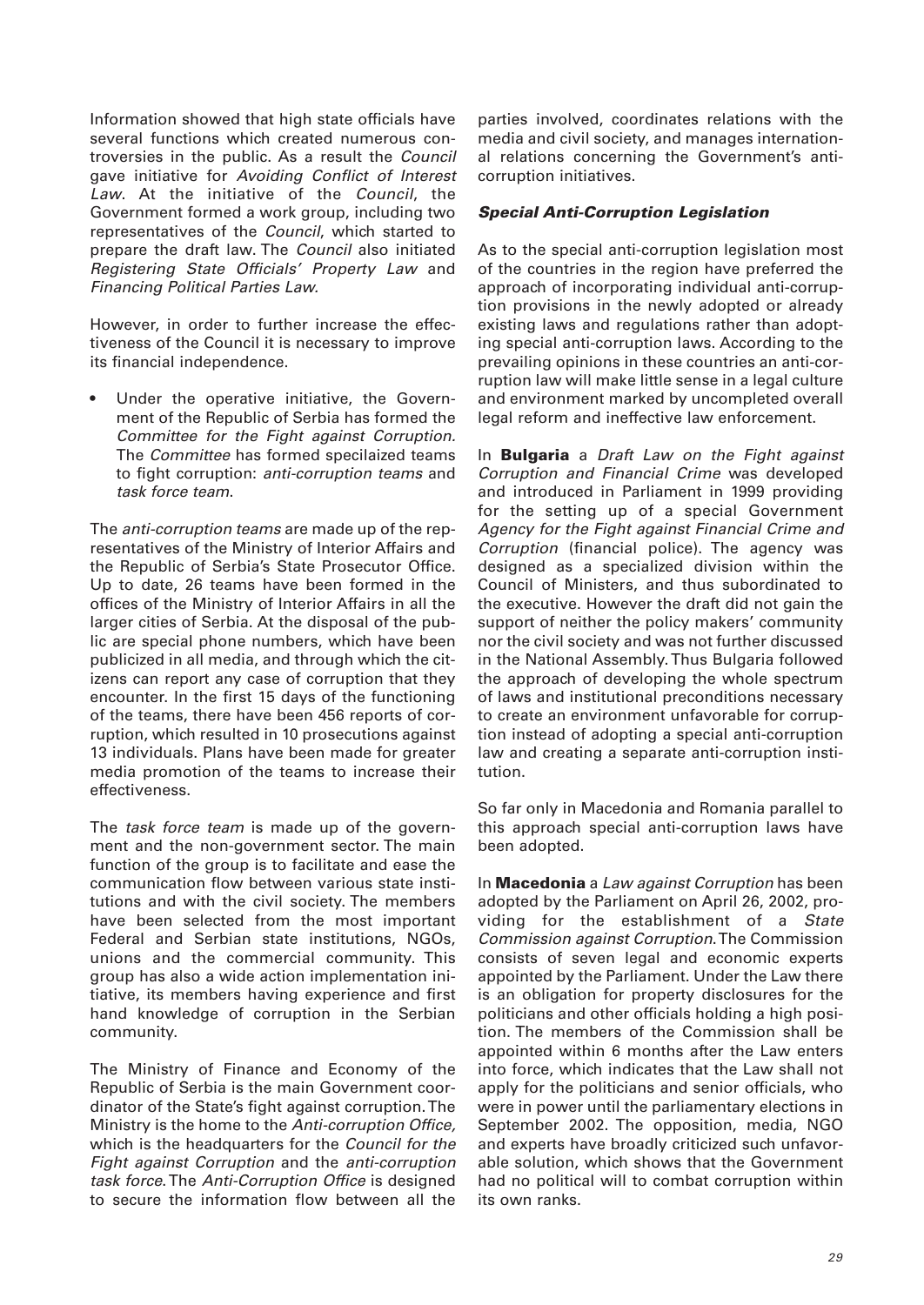The **Romanian** National Assembly adopted a Law on Fighting against Corruption and Organized Crime (78/2000), which is supposed to bring some coherence in the legislative acts regulating this issue. It is also aimed at strengthening judicial control over a wide range of public positions by creating a Special Department for Fighting Corruption reporting to the Supreme Court of Justice. For the first time local units were created within county courts and special judges were appointed together with experts from various fields (i.e. public finance, banking system, and customs) to deal with important cases of corruption. However, the organization of local offices encounters difficulties and the judges complain that there is lack of notifications "from reliable sources" on such cases. Therefore, no major investigation was yet initiated.

Also in Romania the Government adopted in early April 2002 an emergency ordinance for setting up a National Anti-Corruption Prosecutor Office (NAP) that will go into operation from September 1 this year. NAP will deal with such practices as accepting and offering bribes, abuse of power, fraud, embezzlement, money laundering, tax evasion, criminal association and stealing of classified information from banks and other industries. The anti-corruption body only deals with criminal cases involving material losses of more than 100,000 Euro, or having a large impact in society. Moreover, NAP will deal with crimes committed by parliamentarians, government officials, judges and those who hold leading posts in public institutions, independent accounting departments and banks. NAP was set up as an independent branch of the Romanian Public Administration Ministry and is made up of 75 prosecutors, 150 police officers and 35 other specialists. The head of NAP will be appointed by the country's president and perform his duty upon authorization by the Minister of Justice.

# **3.2. Criminal Law and Procedure**

Corruption is a serious crime, threatening the efficient and honest service to the population, undermining law enforcement and the respect of law. In the private sector it increases the costs of doing business which has adverse effects on trade and industry and the gross domestic product. When corruption has developed into system of the public administration and the private trade and industry, the criminal law approach has to be supplemented by broader measures, such as education to bring the values of decent administration, impartiality and fair-trading to life again. The attack on the system of corruption has to be supported also by the broader public, which has to

develop a critical awareness towards shady dealings. Nowadays, there is almost no field in society where there is no corruption.

Criminal law has the most direct impact on the problems of corruption and is among the most important tools the legal system has to offer in the fight against corruption. Although the term "corruption" is not defined in the criminal legislation of most of the countries in the region their criminal laws include a number of provisions aimed at sanctioning various corruption related offences. In the last few years most of the countries have focused their efforts on amending the relevant criminal legislation in order to provide criminal sanctions for the largest possible range of corrupt practices and to introduce the European and international standards.

# *Sanctioning of Corruption Related Offences*

The criminal laws of all SEE countries provide for the imposition of sanctions in cases of corruption related offences. Although the penalties provided in the laws of the individual countries differ in terms of type and amount most of the countries envisage either deprivation of liberty or imposition of fines for the offenders.

In **Albania**, the new Criminal Code in force since June 1995 included numerous provisions that attempted to prevent and punish corruption in the state administration and the civil service. Incriminated are the following offences:

- Offering a bribe (Articles 244) the proposal  $\blacksquare$ for remuneration, gifts, or other benefits made to an official holding a state function or public responsibility, with a view to have the later act or refrain to act against what is expected from him by law, or to use his influence towards other authorities in order to obtain favors, courtesies, and any other benefits;
- Asking or receiving a bribe (Article 319) asking for or unlawfully receiving remuneration, gifts, or other benefits, as well as procuring promises to get them, by the judge, the prosecutor, the defense attorneys, the experts, and/or every arbitrator assigned to a case, with the intent of carrying out or avoiding to carry out an act that is connected to their function.

The offering of bribe is punishable by a fine or up to 5 years of imprisonment, while the penalty provided for asking or receiving bribes is 5 to 10 years of imprisonment. These provisions give the courts considerable flexibility and leverage to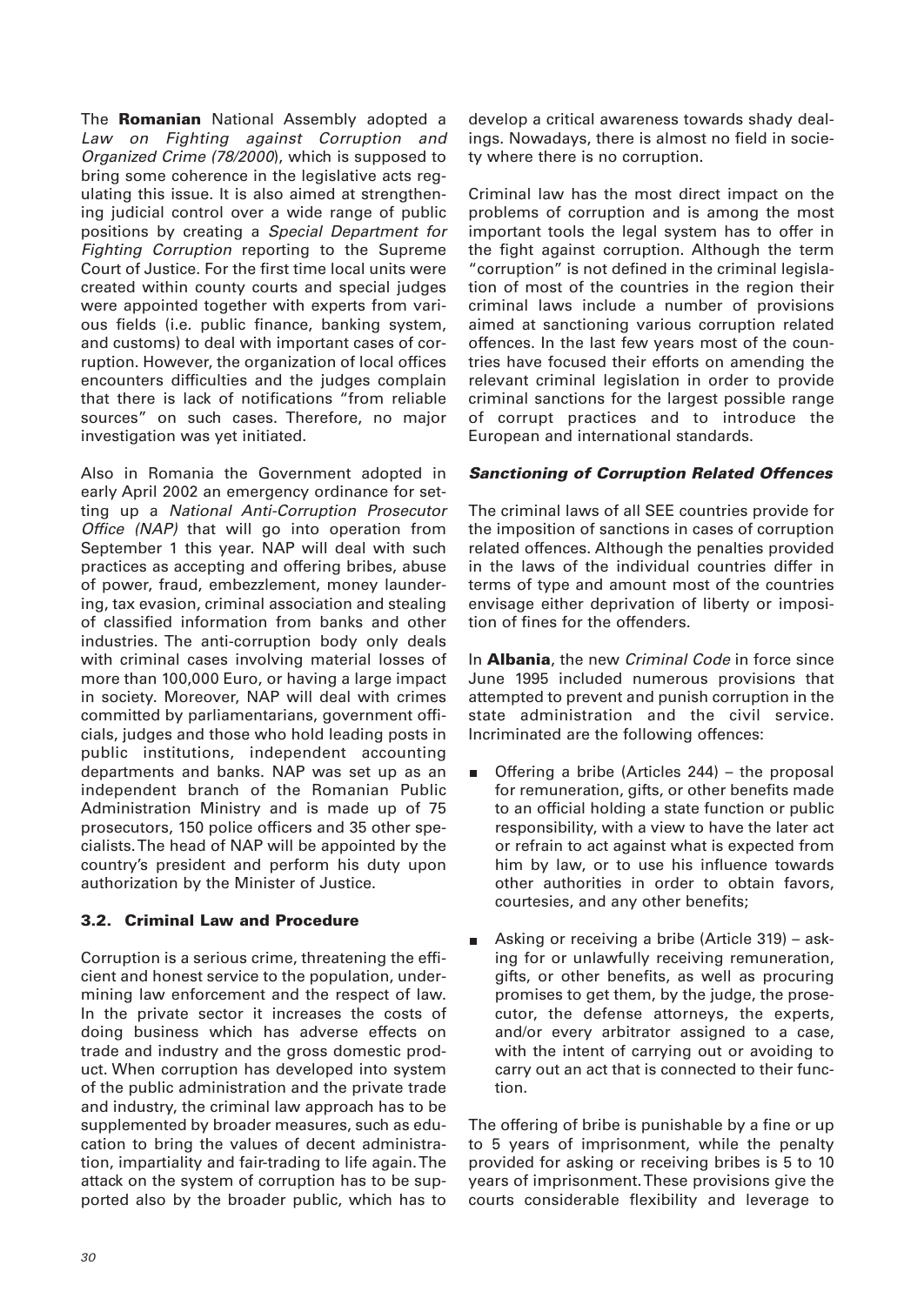impose criminal penalties in cases of actual or attempted corruption in areas as different as public procurement, judicial proceedings, public works, money laundering, etc. It is also important to mention that the Law provides effective tools to offset corruption incentives in the judiciary system.

However Albanian criminal law has failed to provide a resolute response to the endemic corruption in the country. At least one reason for the relative ineffectiveness of the Albanian criminal law in the efforts to reduce corruption is of an objective nature: corruption deals are always kept in the dark. Secondly, pervasive corruption in the judicial system is also determined to a considerable extent by the diluted professional standards that are common among judges, prosecutors and (to a less extent) defense attorneys.

The segment of crime control in **Bosnia and Herzegovina** is a responsibility of the individual Entity Governments while at the state level cooperation was until recently minimal or nonexisting. On the other hand, criminal law was designed as an Entity matter and, therefore, we could until recently talk literally of two separate criminal justice systems in Bosnia and Herzegovina.<sup>5</sup>

As the country moves towards a greater degree of political confidence so is the inter-Entity crime on the rise too. Therefore the Ministry of Civil Affairs and Communications, being one of the six joint ministries, in collaboration with Office of the High Representative (OHR) will propose a Criminal Law of BiH regulating cross-Entity crime

and corruption. Inter alia, it will handle money laundering as a criminal act, as well as the legal responsibility of individuals in criminal acts.

Meanwhile, RS has adopted a new Criminal Law in 2000, which engulfed provisions on: stock exchange dealings, forged bankruptcy, misuse in the liquidation procedure etc. Following the adoption of the Criminal Law of BiH, RS through its Ministry of Justice is likely to take over certain provisions its current law may be lacking.

In FBiH the Law will be amended before the year's end, which should cater for: money laundering, criminal acts relating to bankruptcy, stock exchange related activities, criminal acts through the privatization process (currently only valid until 2003, i.e. until the privatization process was deemed to be accomplished). These amendments will reintroduce confiscation of property for those activities, which led to illegal extra profits. It will take over certain provisions of the Council of Europe Criminal and Civil Law Conventions on Corruption. Generally speaking, the aim of these revisions is to increase penalties for illegal corrupt acts and it will be harmonized with the BiH Criminal Law.

Currently both Laws in RS and BiH respectively penalize equally those who give and take bribe and do not differentiate between these two categories.

The **Bulgarian** Criminal Code envisages criminal sanctions for several corruption related offences. The most important of them are as follows:

<sup>5</sup> A very important factor for understanding the complexity of crime control in Bosnia and Herzegovina is the internal political organization of the state and the present state of affairs in the country. Bosnia and Herzegovina (BiH) has been, ever since the signing of the Dayton-Paris Peace Agreement (DPA) in December 1995, administratively divided into two constitutional Entities with very high level of autonomy. While six ministries exist at the joint state level, the real authorities lay in fact with their counterpart ministries in Federation of Bosnia and Herzegovina (FBiH) and Republika Srpska (RS). Moreover, FBiH being a federal unit of the Bosnian Muslims and the Croats is further divided into ten Cantons, each of which has its own constitution, parliament, government, and other decentralized institutional features. FBiH was granted 51 per cent of the BiH territory by the DPA. The RS with 49 per cent of the land is far more centralized and has no cantonal structure, yet simply municipalities as the only local political level. In most of BiH and particularly FBiH the division of competencies is not fundamentally clear, which makes any proper administrative regulation rather difficult. The current political settings have dominated over the post-civil war period and it is unlikely to change since it is a product of the painstaking political consensus reached after the guns were silenced. Attempts to streamline the political and legislative processes in such a complex environment have been in the forefront of the country authorities' efforts together with the large donor community present in BiH. The interactions between these two factors have very much determined the development of the country and tackling of the problems. However, it is very worth noting that the international community has treated BiH as a semi-protectorate with its vast range of powers, vested primarily in the High Representative and his office (OHR) that has been imposing laws, permanently removing elected officials and appointing new ones to the top positions in the country. The international community has also played a pivotal role in the design of the anti-corruption strategy, individual laws directly or indirectly tackling the issue as well as in the overall guidance, monitoring and revision.

Most of the regulations and legal acts were inherited from the former Socialist Federal Republic of Yugoslavia, as the war begun immediately after the disputable declaration of the BiH independence. Consequently, the conditions to build a new regulatory system had never been established properly. Reconstruction and building of a new regulatory system was one of the most important tasks in the last couple of years for both Entities and their Governments, as well as for the State administration. No major player was prepared to do a complete legal revamping of the country and repeal most of the old, socialist legislation and so the process took a long time in adjusting the individual pieces of laws, then harmonizing them among the different political levels and finally, bringing them in line with the EU directives. Often, legislation would change several times which has additionally caused insecurity, as the system kept transforming.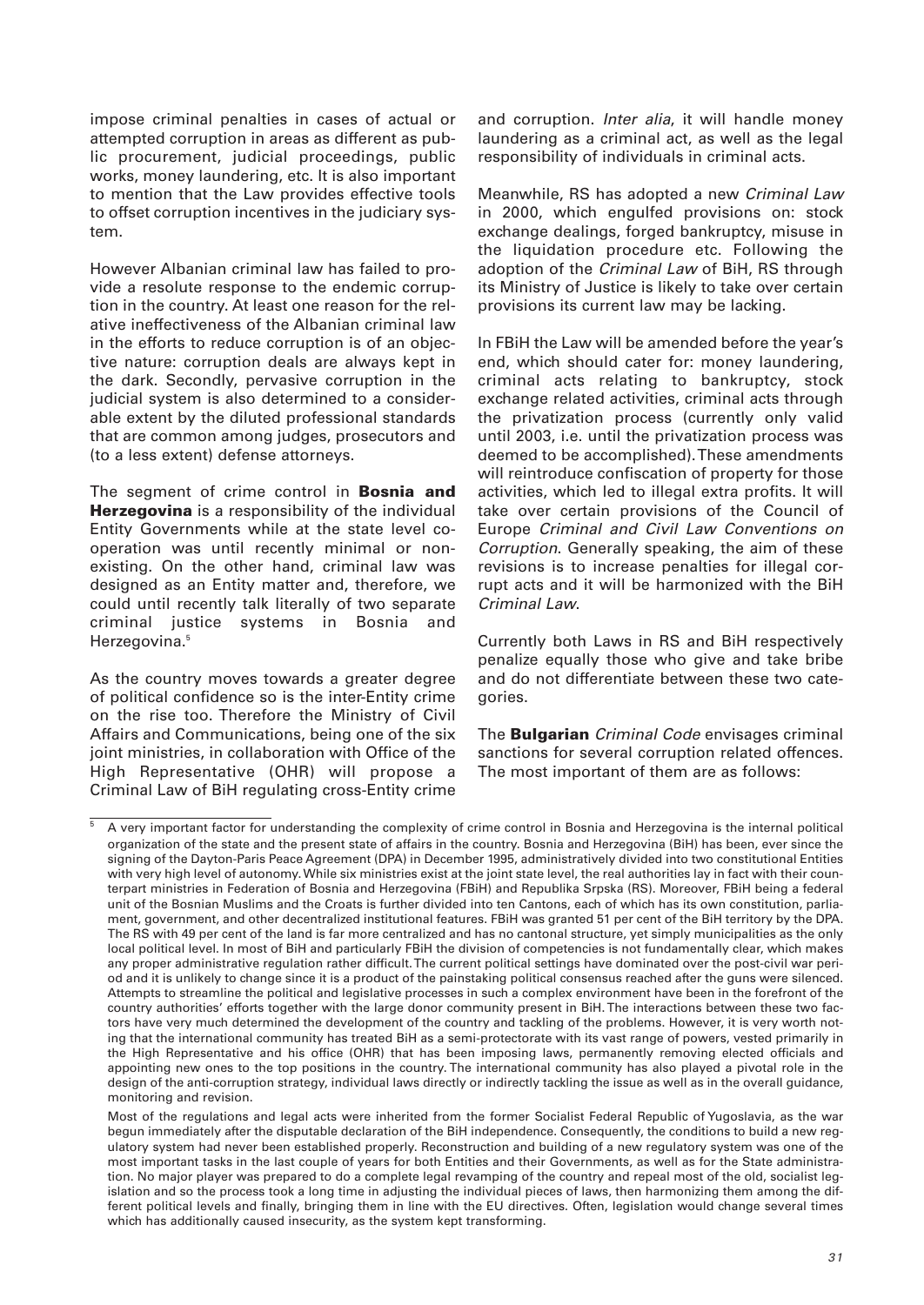- Racketeering (Article 213a) threatening a person with violence, with making public some disgraceful circumstances, with inflicting damages on property or some other unlawful actions of grave consequences for that person or his relatives for the purpose of forcing this person to dispose of an article or a right or to undertake a property obligation;
- Blackmail (Article 214) compelling somebody m. by force or threat to do, to fail to do or to suffer something contrary to his will and thereby inflicting material damage to that person or to another, for the purpose of procuring material benefit for oneself or for another;
- Accepting a bribe (Article 301) accepting a gift or any other undue material benefit by an official: a) in order to perform or to fail to perform an act connected with his service, or because he has performed or failed to perform such an act; b) in order to violate, or for having violated his service, where this violation does not constitute a crime; c) in order to perform or because of having performed another crime in connection with his service. Accepting a bribe also includes the cases where the gift or material benefit has been given to another person with the consent of the respective official. The punishment for accepting a bribe is also imposed to an expert, appointed by a court, institution, enterprise or organization where he perpetrates such acts in connection with the tasks entrusted to him.
- Giving a bribe (Article 304) giving a gift or any other material benefit to an official in

order to perform or not to perform an act within the framework of his service, or because he has performed or has not performed such an act, including the cases where in connection with the bribe the official has violated his official duties. The provision applies also as regards to giving a bribe to an expert, appointed by a court, institution, enterprise or organization. However no punishment is imposed on a person who has given the bribe, if he had been blackmailed by the official or by the expert to do so or if he has informed the authorities of his own accord.

The penalties, provided for racketeering and blackmail, include deprivation of liberty from 1 up to 30 years (including life imprisonment for the cases where the offence has been accompanied by murder or attempt to murder) and imposition of fine in the amount of BGN 500 up to 10,000. In some of the cases the court may also rule confiscation of the whole or a part of the property of the perpetrator. The main penalty provided for bribery is deprivation of liberty (up to 30 years for particularly grave cases). Confiscation is also envisaged for some of the offences. A specific penalty as regards to bribery offences is the deprivation of specific rights such as the right to occupy certain state or public position and the right to exercise certain profession or activity.

The following tables provide some statistical data on the number of criminal cases for blackmail and bribery for the period 1999 – 2001.

| Courts                    | Year | Cases<br>opened | Cases<br>closed | <b>Persons Sentenced</b> |                                                    |                                                             |                                                     |                                                      |                           |
|---------------------------|------|-----------------|-----------------|--------------------------|----------------------------------------------------|-------------------------------------------------------------|-----------------------------------------------------|------------------------------------------------------|---------------------------|
|                           |      |                 |                 | Total                    | Up to 3<br>years<br>depriva-<br>tion of<br>liberty | <b>From</b><br>them:<br>sen-<br>tences<br>on pro-<br>bation | $3 - 10$<br>years<br>depriva-<br>tion of<br>liberty | $10 - 30$<br>years<br>depriva-<br>tion of<br>liberty | <b>Other</b><br>penalties |
| Regional<br>Courts        | 1999 | 56              | 18              | 22                       | 20                                                 | 11                                                          |                                                     |                                                      | $\overline{2}$            |
|                           | 2000 | 52              | 21              | 31                       | 24                                                 | 18                                                          |                                                     |                                                      | 7                         |
|                           | 2001 | 73              | 26              | 29                       | 19                                                 | 13                                                          | $\overline{2}$                                      |                                                      | 8                         |
| <b>District</b><br>Courts | 1999 | 39              | 15              | 15                       | 9                                                  | $\overline{7}$                                              | $\overline{4}$                                      | 1                                                    | $\mathbf{1}$              |
|                           | 2000 | 46              | 19              | 28                       | 21                                                 | 17                                                          | 5                                                   |                                                      |                           |
|                           | 2001 | 34              | 14              | 13                       | 9                                                  | 5                                                           | 1                                                   |                                                      | 3                         |
| <b>Military</b><br>Courts | 1999 | 8               | 1               | $\overline{2}$           | $\mathbf{1}$                                       |                                                             |                                                     |                                                      |                           |
|                           | 2000 | 11              | 2               | 8                        | 7                                                  | 5                                                           |                                                     |                                                      |                           |
|                           | 2001 | 13              | $\mathbf{1}$    | $\overline{2}$           | $\overline{2}$                                     | $\overline{2}$                                              |                                                     |                                                      |                           |

#### **Table 3: Criminal Cases for Racket/Blackmail under Section V "Blackmail" of the Criminal Code (Articles 2130-2140)**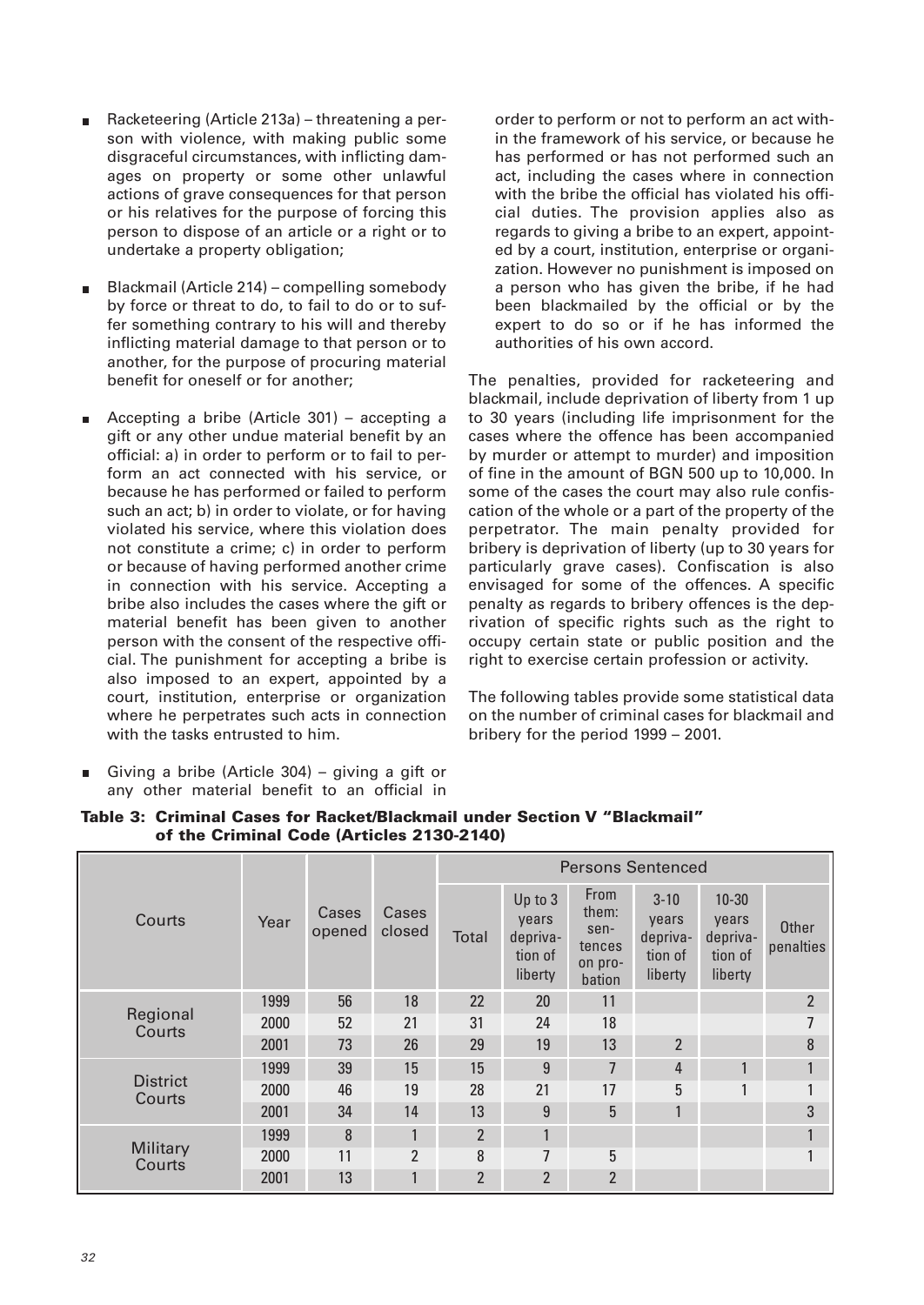|                                        |                   |                 |                 | <b>Persons Sentenced</b> |                                                    |                                                      |                                                     |                                                      |                |
|----------------------------------------|-------------------|-----------------|-----------------|--------------------------|----------------------------------------------------|------------------------------------------------------|-----------------------------------------------------|------------------------------------------------------|----------------|
| Courts                                 | Year <sup>6</sup> | Cases<br>opened | Cases<br>closed | Total                    | Up to 3<br>years<br>depriva-<br>tion of<br>liberty | From<br>them:<br>sen-<br>tences<br>on pro-<br>bation | $3 - 10$<br>years<br>depriva-<br>tion of<br>liberty | $10 - 30$<br>years<br>depriva-<br>tion of<br>liberty | <b>Other</b>   |
| Regional<br>Country <sup>7</sup>       | 2000              | 16              | 11              | 9                        | $\overline{4}$                                     | 3                                                    |                                                     |                                                      | 4              |
|                                        | 2001              | 11              | 6               | 8                        | 1                                                  |                                                      |                                                     |                                                      | 7              |
| <b>District</b><br>Courts <sup>8</sup> | 1999              | 47              | 27              | 25                       | 21                                                 | 19                                                   | 1                                                   | $\overline{2}$                                       |                |
|                                        | 2000              | 48              | 27              | 31                       | 23                                                 | 23                                                   | 1                                                   | 1                                                    | 6              |
|                                        | 2001              | 29              | 12              | 9                        | 5                                                  | 4                                                    | $\overline{2}$                                      |                                                      | $\overline{2}$ |
| Military<br>Courts <sup>9</sup>        | 1999              | 21              | 15              | 16                       | 14                                                 | 12                                                   |                                                     |                                                      | $\overline{2}$ |
|                                        | 2000              | 20              | 10              | 7                        | 6                                                  | 3                                                    |                                                     |                                                      |                |
|                                        | 2001              | 28              | 12              | 17                       | 16                                                 | 12                                                   |                                                     |                                                      |                |

#### **Table 4: Criminal Cases for Bribery under Articles 301 - 305a of the Criminal Code**

In the year 2000 the **Bulgarian** Criminal Code was amended on two occasions. The first set of amendments (in effect from March 21, 2000) enhanced the criminal measures in areas often marked by corrupt actions. They affected drug trafficking by incriminating two new aggravated offences – enticing or forcing someone to take drugs. The sanctions were increased and the forms of crime were expanded relative to the theft of motor vehicles and smuggling. The imprisonment previously imposed for libel and slander was replaced with fine and such crimes will now be prosecuted on a complaint of the victim. The second set of amendments to the Criminal Code (in effect from June 27, 2000) increased the sanctions for bribery. Aggravated crimes were introduced, as well as criminal liability for the officials. Two completely new offences were incriminated – promising and offering bribes. The act of the official who has asked for or has accepted a bribe is criminalized. A scope, in cases of active bribery of foreign officials and outside the carrying out of an international commercial activity, has been broadened. Incriminated were also the acts of promising and offering of bribes to foreign officials. The provision on what is known as "loyalty check" (provocation to bribery) was substantially improved.

The ratification of the Criminal Law Convention on Corruption of the Council of Europe in 2001 was a significant step forward as well.

As a follow-up to the adoption of the Government's National Anti-Corruption Strategy the Council of Ministers upon proposal by the Minister of Justice submitted to the National Assembly a Draft Law on Amendments to the Criminal Code. Most of the amendments proposed are in compliance with the international anti-corruption instruments such as the Council of Europe Criminal Law Convention on Corruption and the OECD Convention on Combating Bribery of Foreign Public Officials in International Business Transactions.

The most important amendments, currently in process of discussion in the National Assembly, envisage:

- broadening the scope of the definition for "foreign public official" by including the officials of international parliamentary assemblies and of international courts (Article 93);
- incriminating the bribery in the private sector (Article 225c);
- including the nonmaterial benefits or services  $\blacksquare$ as possible subjects of bribery;
- incriminating the passive bribery of foreign public officials (Article 301, paragraph 5);
- incriminating the trade in influence and the exercising of influence with the purpose of receiving benefits (Article 304b);

<sup>6</sup> No data for cases for bribery in Regional Courts for 1999.

Regional Courts hear cases for bribery under Articles 304, 305 and 305a of the Criminal Code.

District Courts hear cases for bribery under Articles 301-303 of the Criminal Code.

Military Courts hear cases for bribery under all articles of the Criminal Code.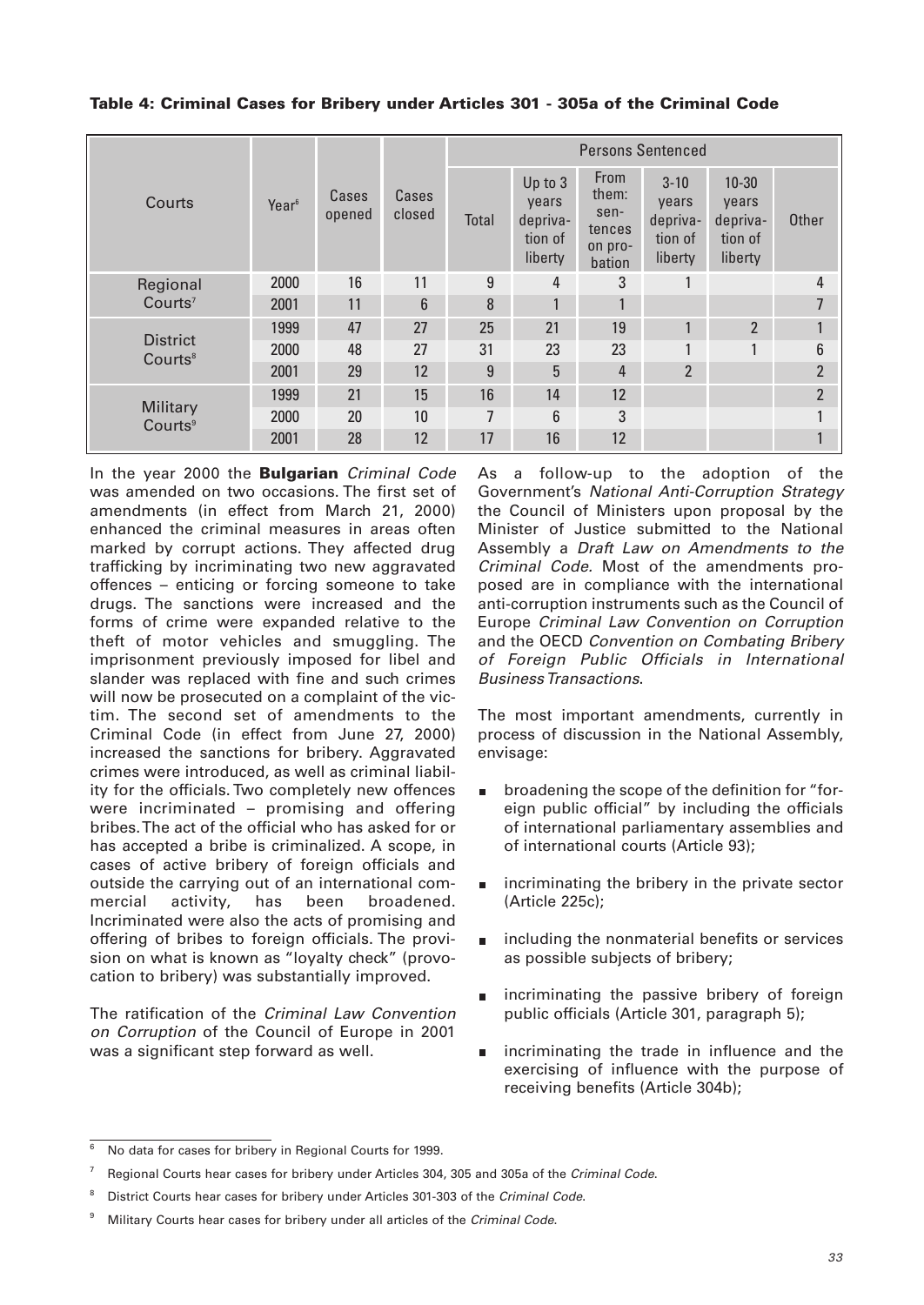- incriminating the bribery of arbiters and in certain cases the bribery of defense attorneys (Article 305);
- making bribery committed by a magistrate (judge, prosecutor or investigator) as an aggravated offense;
- repealing the provision of Article 307 on the inducement to bribery.
- increasing the sanctions for bribery of magistrates – judges, prosecutors and investigators (Articles 302 and 304a).

Another part of the amendments proposed are aimed to comply with the UN Convention against the Transnational Organized Crime, the International Convention on Combating Bomb Terrorism, the Protocol against the Illegal Trafficking of Migrants by Earth, Sea and Air, Protocol on Prevention, Counteraction and Punishment of the People Traffic, especially of Women and Children, supplementing the UN Convention against the Transnational Organized Crime, all of which were ratified by the National Assembly in 2001.

With the forthcoming amendments to the Criminal Code the main forms of corrupt behavior are expected to be covered to a fuller extent. Nevertheless, in order to improve the legislative rules on bribes (often perceived as a synonym to corruption) some more steps should be undertaken concerning the sanctioning of illegal funding of political parties and more precisely defining the term "public officials" as major subjects of passive bribery (at present, for instance, it could be disputed if a MP or a municipal counselor is a "public official" who could be the perpetrator of passive bribery under the present language of Article 93 of the Criminal Code). As much as the titles of the chapters in the Criminal Code provide guidance in the interpretation of their content it would also be good if the title of the chapter, which deals with bribery, were amended to include the opportunities for bribery in the sphere of the economy as well. Another necessary step is the regulation by law of administrative liability (imposition of monetary penalties) for legal persons whose senior officials and representatives have committed crimes of corruption for the benefit of those persons.

In the **Croatian** Criminal Law (adopted in 1997 and amended in 1998 and 2000) there is no legal definition of corruption, but conventionally it is regarded as offering and accepting bribes (Articles 347 and 348); illegal intercession (Article

343), abuse in performing governmental duties (Article 338), abuse of office and official authority (Article 337), concluding a prejudicial contract (Article 294), disclosure of an official secret (Article 351), and disclosure and unauthorized procurement of a business secret (Article 295). Each of the above specifications reveals an individual element of the phenomenon of corruption, and although disputes can occur over its definition, what is indisputable is that corruption causes social and political damage and that it exists in the Republic of Croatia.

A Draft Law on Criminal Liability of Legal Persons for Criminal Offences is currently being prepared by a governmental working group and is expected to be adopted soon. The Draft Law provides that all legal persons, including foreign legal persons, can be held criminally liable. The criminal liability of legal person would be an indirect liability, as it would be incurred only through the conduct of a natural person, authorized to represent the legal person or acting in the framework of the legal persons' activities. The material conditions as to the imputation of the liability to the legal person are still under discussion. On this particular point, the drafting team was inspired by the French and Slovenian legal models. Regarding sanctions on legal persons, the principal sanction provided by the Draft Law would be a fine of a maximal amount of 4 million KN (approx. 550,000 Euro). Other penalties are also envisaged, such as dissolution, placing under judicial supervision, disqualification from the practice of certain activities, confiscation of the proceeds from the offence, interdiction to obtain licenses, grants, etc.

According to estimation by OECD (OECD, 2001) Croatia now possesses a relatively sophisticated criminal legislation and a relatively comprehensive anti-money laundering legislation. Although the laws could be estimated as appropriate, the main problems are in their implementation.

The Criminal Code of the **Republic of Macedonia** has proscribed the following criminal offences, which deal with potential corruption:

- Misuse of official position and authorization  $\blacksquare$ (Article 353) – acquiring some kind of benefit by an official person for himself or for another, or causing damage to another by using his official position or authorization, by exceeding the limits of his/her official authorization, or by not performing his official duty;
- Receiving a bribe (Article 357) requesting or Ė receiving a present or some other benefit by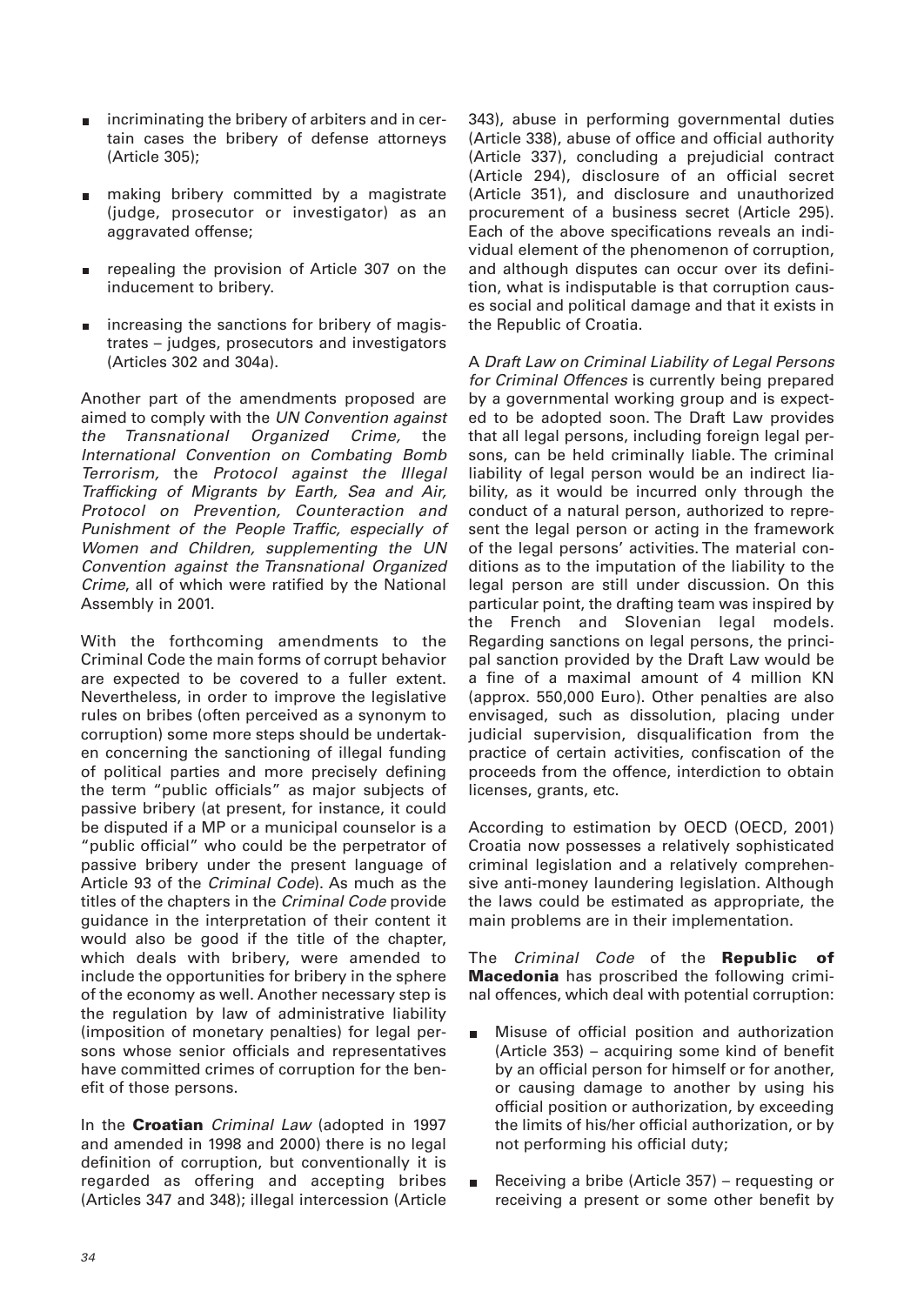an official person in order to perform an official act within the framework of his own official authorization which he should not perform, or not to perform an official act which he otherwise must do. Paragraph 2 of this article covers the situation when the official person requests or receives a present or some other benefit, in order to perform an official act within the framework of his own official authorization which he must perform, or not to perform an official act which he otherwise should not perform.

- Giving a bribe (Article 358) giving or promising an official person a present or other benefit to incite him/her to act in the manner, described above (Article 357). It is very important to mention that the offender of the criminal offence "giving a bribe" who gave a bribe upon the request from the official person, and who reported this before the crime was discovered, shall be acquitted from punishment.
- Unlawful mediation (trade in influence)  $\blacksquare$ (Article 359) – receiving a reward or some other benefit by using one's official or social position and influence, in order to mediate for some official act to be executed or not.

All these offences are settled in Chapter 30 of the Criminal Code of the Republic of Macedonia named "Crimes against Official Duty." Other corruption related crimes are money laundering (Article 273), trafficking (Article 278), etc.

All these provisions are part of Criminal Code that entered into force in November 1996. In year 1999 the Code was amended with provisions dealing with foreign public officials and legal persons. Namely, Article 122 of Criminal Code was amended with definitions of foreign official person and foreign legal person. Also, responsible persons from foreign legal persons were proscribed as possible offenders of criminal offences receiving a bribe, giving a bribe, and unlawful mediation. This is in accordance with international efforts to combat corruption, including those of the Council of Europe. All these criminal offences are quite modern and have been amended in past few years with adding foreign persons (legal and physical) as potential active or passive perpetrators of this criminal offence. Also there are provisions acquitting from sanctions those persons who collaborate with authorities before they are discovered.

There are no adequate provisions in the Criminal Code for provocation for bribery, but in practice it works with legal coverage of the provisions sanctioning the giving of bribes. There are no legal provisions in Macedonian law, which regulate the legal situation of "agent provocateur".

Analyzing the annual reports of Public Prosecutors Office of Republic of Macedonia about this kind of crime, numbers can seem strange. Namely, in the last three years (1999, 2000 and 2001) the number of prosecuted persons per year in Macedonia for the criminal offences receiving a bribe and giving a bribe was between 15 and 20, but for the criminal offence misuse of official position and authorization, they were about 500. These figures show very small number of criminal procedures for classic corruption cases. It is very difficult to prove that such criminal offence has taken place without at least one of the participants in the criminal event reporting to authorities about offering or asking the bribe. In this situation police rather reports to prosecutor criminal offence misuse of official position and authorization because it is easier to prove it.

Legislative jurisdiction that is in force in **Serbia** is divided between the Federal Republic of Yugoslavia and the Republic of Serbia. The general part of the Criminal Code is in the domain of the Federation while the special part, which includes incriminations of most corruption offences, is in the jurisdiction of the republics.

Serbian legislation has not even mentioned the term "corruption" at all until recently. Criminal Code amendments adopted in March 2002 imposed corruption as a crime for the first time in the history of Serbian legal system. Although Serbian legal system still does not recognize a single definition of corruption, amendments of Serbian Criminal Code that have been made in 2002 provide a number of corruption and corruption-related offences according to international legal instruments, in particular the Council of Europe Criminal Law Convention on Corruption. Furthermore, the recent amendments of the Serbian Criminal Code introduced a completely new chapter related to Corruption Offences (Chapter XXI A).

The criminal law regulations contain provisions pertaining the criminal bribe taking offences (Article 254: Accepting a Bribe) and giving bribe (Article 255: Offering a Bribe). Article 242 pertains to misuse of professional capacity (Misuse of Official Position). Article 243 of the Criminal Code of Serbia also pertains to judges, sanctioning violations of the law on the part of judges with the purpose of securing advantages for themselves and other persons. Giving false statements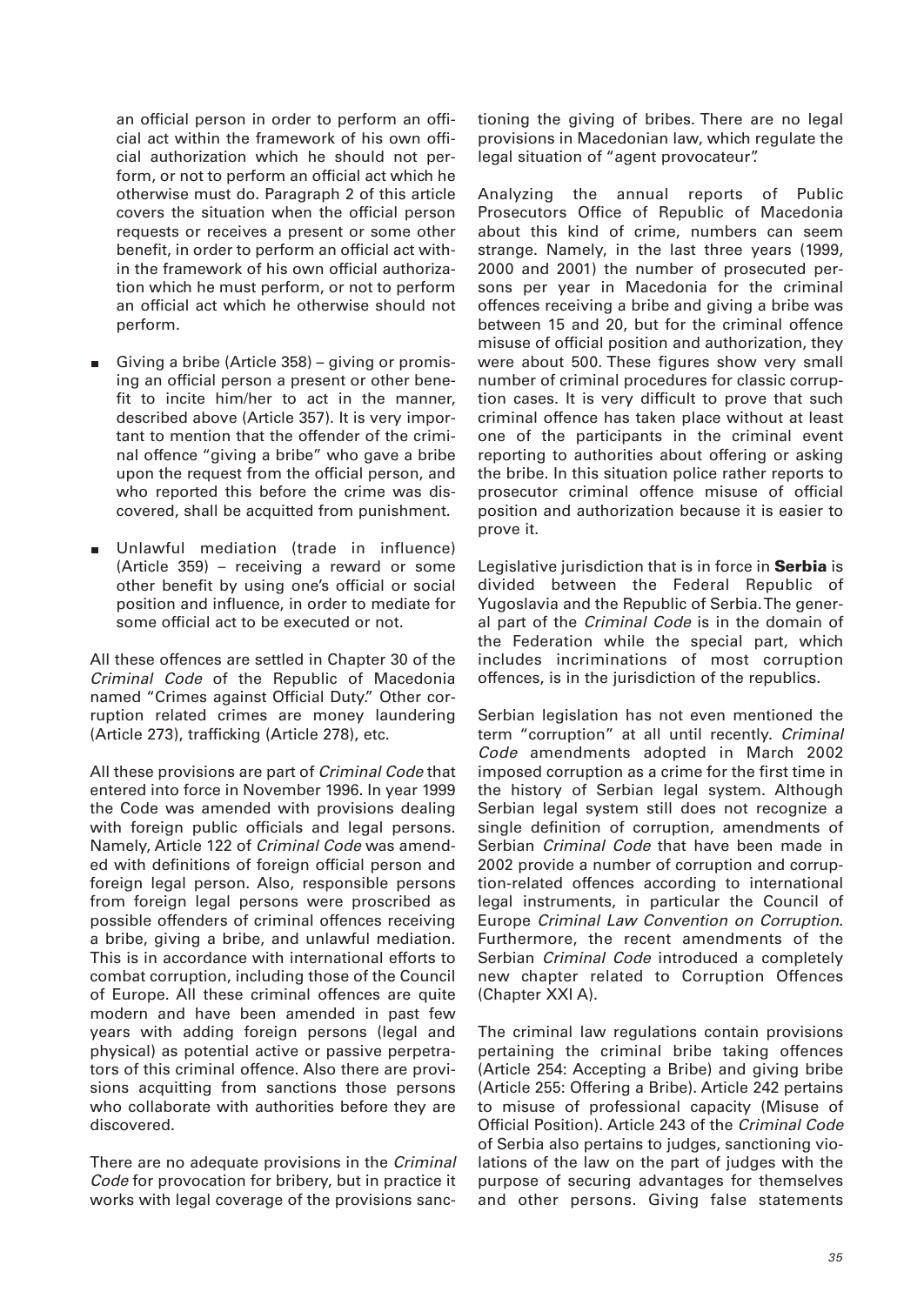before a court of law by witnesses and experts is also sanctioned (Articles 206 and 207 of the Criminal Code of Serbia), as well as abuse of trust on the part of lawyers (Article 179). Relevant incrimination provided in the Serbian Criminal Code is also illegal mediation and trading in influence (Article 253).

Minimum sentence for bribe receiver is 1 year of imprisonment, and for bribe giver a minimum of 6 months of imprisonment. Confiscation of the received gifts and benefits is prescribed, except if the offender has voluntarily reported the offence before its discovery; in such case, the bribe is returned to the giver.

Chapter XXI A introduces special corruption offences, a large number of which were already sanctioned by the general provisions on bribery. Corruption offences are listed in this way: corruption in the administrative bodies (Article 255b), misuse of budget means (Article 255v), corruption in public procurements (Article 255g), corruption in the process of privatization (Article 255d), corruption in judiciary (Article 255dj), abuse of proxy or attorney function (Article 255e), corruption in the health system (Article 255zh),

corruption in the education system (Article 255z), stipulating sports results (Article 255i). Very different sanctions are prescribed for these incriminations, ranging from one to ten years of prison.

Incriminations of public sector corruption cover both officials of the Republic of Serbia and officials of the FRY. Corruption with a foreign element or foreign public officials is not sanctioned. Although bribery in private sector is criminalized through the term of "responsible person," the Criminal Code does not give any definition of a "responsible person." According to the jurisprudence of the courts, the "responsible person" would be any person in charge of particular tasks within a legal entity (enterprises, public companies, funds, institutions, organizations, etc.), a government body, or a body of local self-government and administration.

A person that gives a bribe can be exempted from the sanction if he proves that he has been solicited by the public official to do so, but only if he has reported the act to the adequate law enforcement authority before the crime was revealed (Serbian Criminal Code, Article 255, paragraph 3). The amendments to the Code in 2002 have introduced



Source: SELDI Corruption Monitoring System.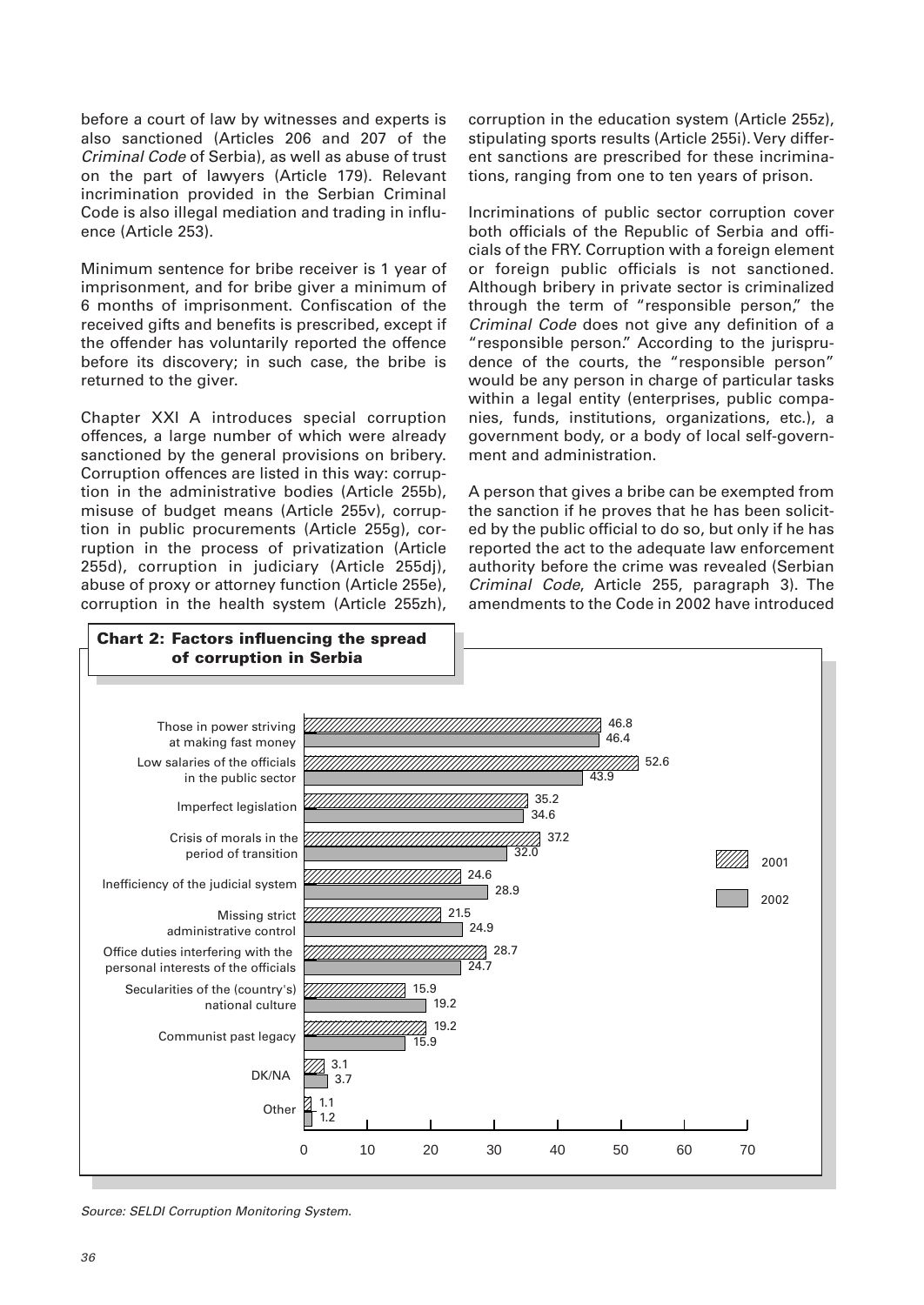additional special mitigation measures for corruption and some corruption related offences. Article 255a prescribes that disclosure of the offence, perpetration, organization or prevention of committing the offence, may be punished more leniently.

The Criminal Code comprises a number of offences, which do not seem at first sight as related directly to corruption, but all these areas have been severely affected by corruption, and sanctioning these offences have a direct potential to penalise quite widespread forms of corruption in the Serbia today. The list includes:

- Offences against the electoral procedure: falsification of the results of elections (Article 84); destruction of documents with records of elections (Article 85);
- Offences against the economic system: uncon- $\blacksquare$ scientious conduct of business affairs (Article 136); causing of bankruptcy (Article 137). The other offences against economic system are: deliberate causing of damage to loan-givers, abuse of authorisations in the conduct of business (Article 86g), conclusion of contracts harmful to one's company (Article 140), revelation and unauthorised acquisition of a commercial secret, illegal usurpation of socially owned land, illegal management and allocation of residential premises, and discrimination between customers (Article 152).
- Offences against the integrity of the judiciary: m. commission of acts that cause obstacles to the process of deriving judicial proofs, illegal facilitation of commission of certain judicial actions.
- Offences against the integrity of official duty performance: abuse of official position, transgression of the law by a judge or magistrate (Article 243), illegal release of a detained person (Article 244), unscrupulous official duties performance, illegal acceptance or making of payments (Article 246), cheating in the performance of official duties, official secret revelation, fraud, illegal use of official resources, illegal mediation or facilitation between parties.

As most aspects of life in Serbia are affected by corruption this list may not be entirely exhaustive, so the criminal legislation that relates to aspects that are not immediately associated with

corruption has the potential to penalise corruption in Serbia, which means that this list is an indication of the current state of the Serbian criminal law.

As far as acceptance of bribes is concerned, items of Criminal Code of Serbia are virtually identical to the corresponding paragraphs of Article 179 of Criminal Code of the Federal Republic of Yugoslavia: Accepting a Bribe. Other provisions of the Criminal Code of FRY that may refer to corruption are: violation of neutrality in business affairs (Article 163); creating and using of monopoly position (Article 163); abuse of official position (Article 174); illegal mediation (Article 180); transgression of the law by judges and magistrates (Article 181); illegal acceptance or making payments; illegal facilitation of making business (Article 198).

### *Immunity*

An important issue regarding corruption related criminal rules is the immunity from criminal prosecution. The link between immunity and corruption has been publicly debated for a long time and cited as an important issue in several international documents. Thus, for instance, Resolution (97) 24 on the 20 Guiding Principles for the Fight against Corruption of the Committee of Ministers of the Council of Europe states that countries should "limit immunity from investigation, prosecution or adjudication of corruption offences to the degree necessary in a democratic society." Despite the ongoing debate in individual countries the present situation is as follows.

In the Constitution of **Albania**, immunity is clearly defined for the President of the Republic, Members of the Parliament, Members of the Constitutional and Supreme Court, Members of the Government, judges of all levels, the General Prosecutor, the Ombudsman and the High State Audit. The Constitution defines how immunity is revoked, and for which reasons. However, there have been only a few cases over the last 10 years when deputies have lost their immunity and were convicted to imprisonment on corruption charges.

In **Bosnia and Herzegovina** according to the Law on Immunity,<sup>10</sup> the following persons are entitled to immunity: Members of the BiH Presidency, Delegates of the House of Peoples and Members of the House of Representatives, Co-chairs and Vice-chair of the BiH Council of

<sup>&</sup>lt;sup>10</sup> Law on Immunity, (http://www.ohr.int/ohr-dept/legal)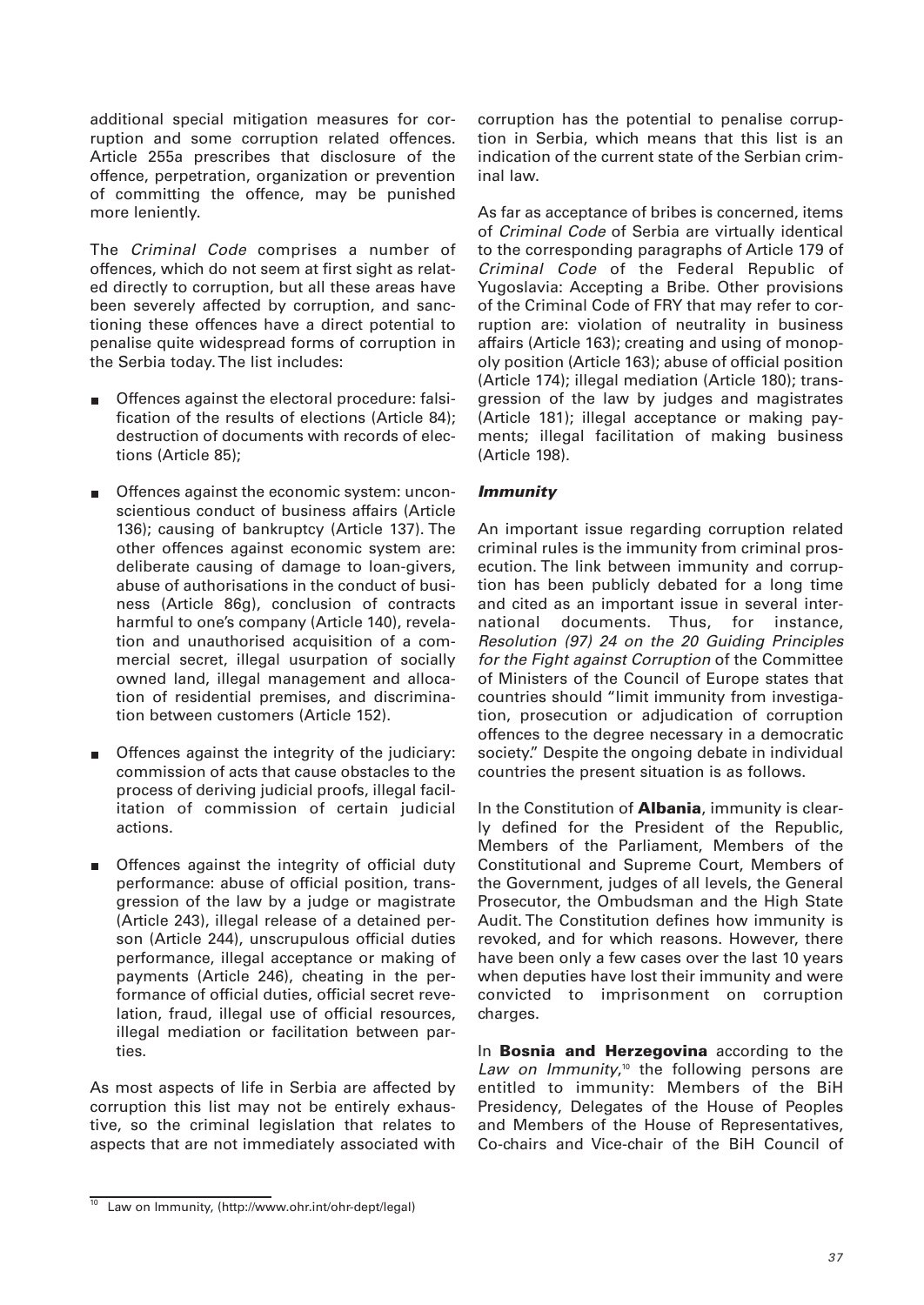Ministers, Ministers and their Deputies, Judges of the BiH Constitutional Court, Governor and Members of the Central Bank Governing Board. All officials and other persons employed by or authorized to represent the Presidency, Parliamentary Assembly, Council of Ministers with Ministries, Constitutional Court, Central Bank and other institutions carrying out the activities from within the competencies of Bosnia and Herzegovina have the right to immunity in the exercise of their duties for the common institutions and while traveling to and from the institutions and the place of permanent or temporary residence.

In **Bulgaria** according to the Constitution the Members of Parliament, the President and the Vice-President of the Republic, the Constitutional Court Judges and the magistrates enjoy immunity. The immunity of a Member of Parliament could be lifted only by a decision of the National Assembly, while the one of the President and the Vice President – by a decision of the Constitutional Court upon proposal by at least three-forths of the Members of Parliament. The immunity of the Constitutional Court Judges could be removed by the Constitutional Court itself, and the immunity of the magistrates could be removed by the Supreme Judicial Council. The failed attempt in year 2001 to amend the Constitution on the issue of MPs' and magistrates' immunity makes it practically impossible to introduce some of the relevant changes in the criminal regulations directed against corruption. However the issue of immunity, especially the one of magistrates, continues to be subject of discussion in view of a future amendment of the Constitution.

According to the Article 75 of the Constitution of **Croatia** the Members of the Croatian Parliament enjoy immunity. No representative can be prosecuted, detained or punished for an opinion expressed or vote cast in the Croatian Parliament. No representative can be detained, nor can criminal proceedings be instituted against him, without the consent of the Croatian Parliament. A representative may be detained without the consent of the Croatian Parliament only if he has been caught in the act of committing a criminal offence which carries a penalty of imprisonment of more than five years. In such a case, the President of the Croatian Parliament is notified thereof. If the Croatian Parliament is not in session, approval for the detention of a representative, or for the continuation of criminal proceedings against him, is given and his right to immunity decided by the credentials-and-immunity committee, such a decision being subject to subsequent confirmation by the Croatian Parliament. Further details about immunity of MPs, are regulated with the Standing Orders of Croatian Parliament (adopted in 2001). According to the Article 105 of the Constitution, the President of the Republic enjoys immunity. The President of the Republic may not be detained nor may criminal proceedings be instituted against him without prior consent of the Constitutional Court. The President of the Republic may be detained without prior consent of the Constitutional Court only if he has been caught in the act of committing a criminal offence which carries a penalty of imprisonment of more than five years. In such a case the state body which has detained the President of the Republic shall instantly notify the President of the Constitutional Court thereof. According to Article 121 of the *Constitution* judges enjoy immunity in accordance with the law. Judges and lay assessors who take part in the administration of justice cannot be called to account for an opinion or a vote given in the process of judicial decision-making unless there exists violation of law on the part of a judge, which is a criminal offence. A judge may not be detained in criminal proceedings initiated for a criminal offence committed in performance of his judicial duty without prior consent of the National Judicial Council. According to the Article 126 of Constitution judges of the Constitutional Court of the Republic of Croatia enjoy same immunity as members of the Croatian Parliament. According to the Law about the National Judicial Council (adopted in 1993) the President and the Members of the National Judicial Council also enjoy immunity.

Several constitutional rules in **Macedonia** protect the President, Members of Parliament, Members of the Government, judges, prosecutors and other public officials from harassment. These rules have been adopted to protect the function, and not the person. However, this procedure is sometimes perceived as privilege of certain persons. The question becomes particularly serious in the context of prosecution of Members of Parliament and Government for offences of corruption as such offences are usually intimately linked with the function. These rules are normally applicable to investigation and prosecution of all kinds of criminal offences, not just for corruption. The Parliament has to authorize arrest and detention for criminal offences with proscribed maximum punishment of five years of imprisonment.

According to Article 87 of the Constitution of the **Federal Republic of Yugoslavia**, people's deputy in the Federal Parliament (People's Assembly of FRY) cannot be detained except if caught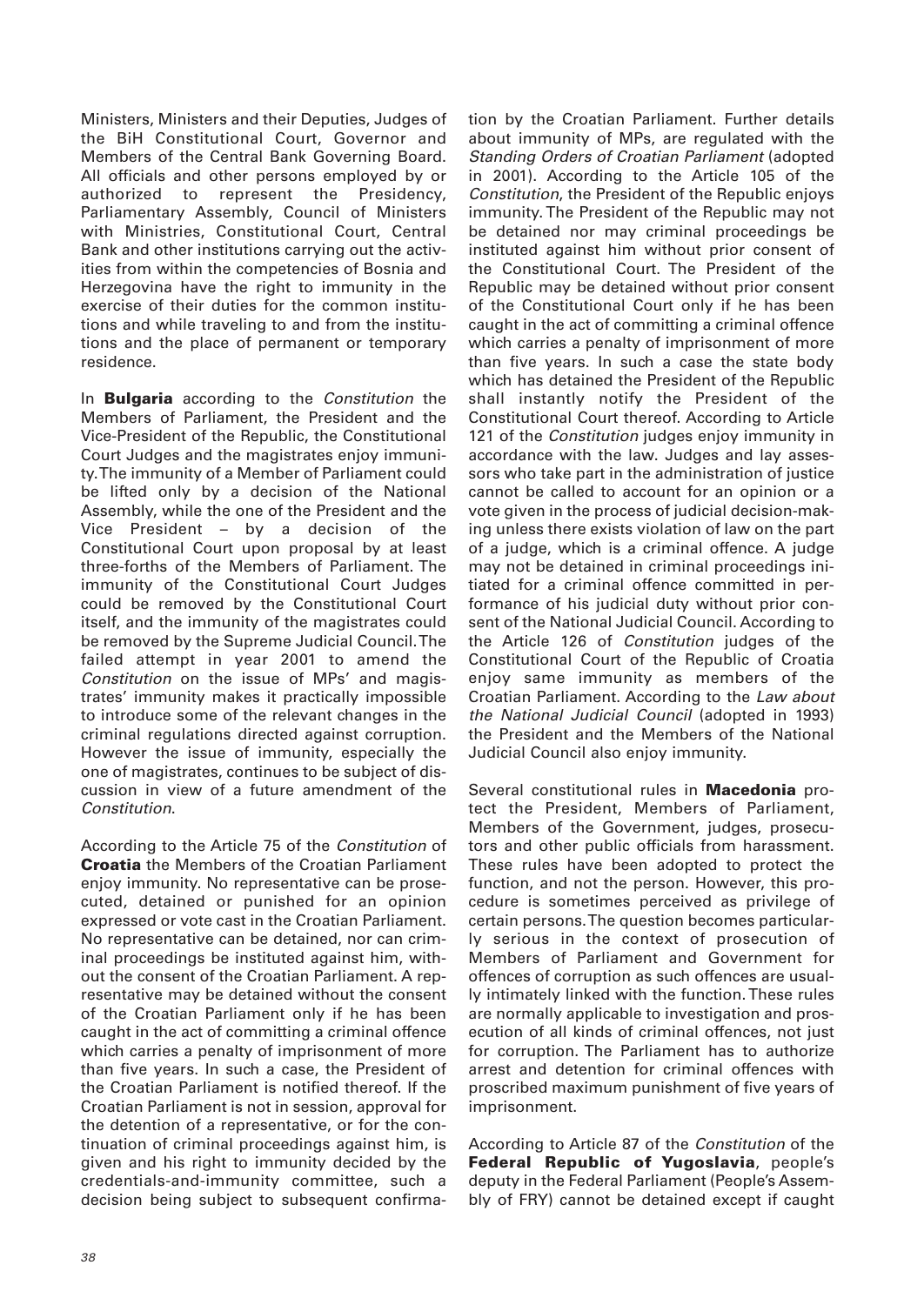executing a crime for which at least six years of prison is prescribed. The same immunity system is valid for the judges of Federal Court (Article 100), members of the Federal Government (Article 100) and Federal Public Prosecutor (Article 112). Federal Parliament can lift the immunity of people's deputies, Federal Court is competent for the immunity of the judges, and Federal Government for immunity of its members. The Constitution of Serbia provides exactly the same immunity system for the Republican Parliament (People's Assembly of the Republic of Serbia) and Republican Government. Republican Public Prosecutor and judges do not enjoy immunity.

### *Criminal Procedure*

Criminal procedure mechanisms play a very important role for the quality and speed of prosecution as well as for the procedures of the imposition and execution of penalties for corruption crimes.

Criminal proceedings and trials in **Albania** are open and transparent by law, and anyone wishing so can attend them. There are, however, some technical obstacles. For instance the courtrooms are small, not comfortable, and they lack the necessary infrastructure to accommodate everyone who wants to attend. However, this is a technical rather than a principle issue.

In **Bosnia and Herzegovina** the Criminal Code of the Republika Srpska, Criminal Code of the Federation of Bosnia and Herzegovina and Criminal Procedure Code for the Federation of BiH ensure the openness and transparency of criminal proceedings, for example: 11

- The main trial is public.  $\blacksquare$
- The main trial may be attended by persons  $\blacksquare$ who have reached the age of majority.
- From the opening of the session to the end of m. the main trial the panel of judges may at any time, automatically or on motion of the principals, but always after hearing them, exclude the public for the entire main trial or a part of it if this is in the interest of the national security, or if this is required to preserve a national, military, official or important business secret, to preserve public law and order, to protect morality in a democracy, personal or intimate life of the accused or the injured, or to protect the interests of a minor or a witness.
- The order to exclude the public is made by the panel in a decision which must be substantiated and made public.
- The decision to exclude the public may be contested only in the appeal of the verdict.
- The complete content of the verdict is entered in the main trial record, as well as indication as to whether the verdict has been a decision concerning costs of criminal proceedings, concerning a claim under property law, and concerning whether the final verdict is to be made public through the press, radio or television.

The Law on Criminal Procedure determines the costs and duration of prosecutions. It currently exists in both Entities, thought its structures have thus far not secured either a quick or an inexpensive procedure and the investigative bodies had limited authority, i.e. the entire process was largely inefficient.

Currently efforts are underway between the BiH authorities at both the State and Entity level together with the OHR to prepare new laws at both levels. The very initial draft is being prepared at the BiH level.

In FBiH the currently existing position of an investigative judge is to be abolished and replaced with public prosecution. The number of mechanisms to trigger an appeal is to be reduced, the request for protection of legality as an extraordinary appellation mechanism is to be repealed and new investigative techniques are to be introduced. In RS, the new Law will regulate the roles of the process subjects and also introduce new processes for the purpose of the pre-investigation procedure. However the reform is still in process of implementation and therefore its expected anti-corruption effect is difficult to be evaluated.

In **Bulgaria** the amendments to the Code of Criminal Procedure of 1999, in force since January 1, 2000, came to meet modern requirements to the criminal prosecution system – consolidation of the court's role as the principal overseer of procedure and the trial phase as the central stage in criminal proceedings; judicial control over coercive measures which may infringe upon basic human rights at the pre-trial phase; competitiveness in court; expedited procedure; and introduction of differentiated procedures. Nevertheless, these amendments did not have a significant contribution for progress in combating

<sup>11</sup> Criminal Code of the Republika Srpska, Criminal Code of the Federation of Bosnia and Herzegovina, Criminal Procedure Code for the Federation of BiH, (http://www.ohr.int/ohr-dept/legal)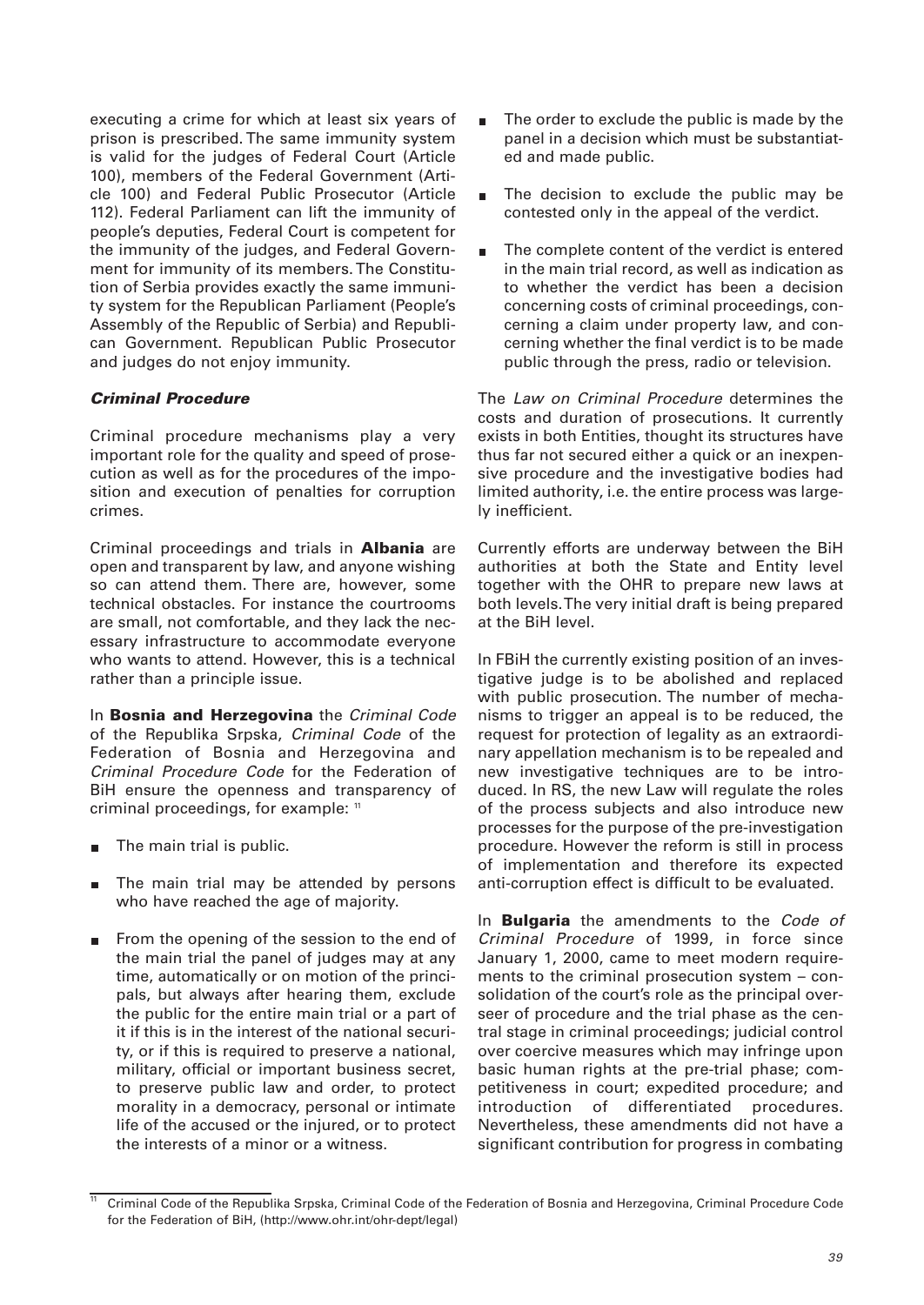crime in general and corruption in particular. Admittedly, the period since these amendments went into force has been short and it may be too early to judge about their effectiveness but still it should be noted that practical problems have already emerged, primarily due to some legislative amendments which were not very appropriate. Several of these amendments were made with the Law on Amendment to the Code of Criminal Procedure, in force since May 1, 2001, which was passed at the very end of the mandate of the 38th National Assembly. These changes have had a negative influence on the efficiency of the Judiciary's work. To the greatest degree this applies to the amendments on the issue of plea bargaining, which very quickly won recognition as an important procedural technique for accelerating criminal prosecution and preventing corrupt practices between defendants and magistrates. Data from cases tried in 2000 shows that 36, 6 % (more than 1/3) were concluded through plea bargaining.

The legal community also insisted that the amendments in question were not in line with European standards and they were not backed by necessary funding and would be inefficient.

As a whole, the 2001 amendments to the Code of Criminal Procedure have slowed down criminal procedure and made it more expensive. Serious fears also exist that the quality of administration of justice will be reduced due to the court clog as courts have to deal with activities for which they should not be responsible – as a result the percentage of detected and punished crimes, including those involving corruption, will decrease.

In order to improve the efficiency of criminal procedure, new legislative solutions are necessary. These actions must be based on a long-term anticorruption strategy which will serve the public rather than short-term particularistic interests. The causes for the inefficient operation of some of the questionable provisions as well as the experience so far must be thoroughly analyzed in order to find a solution to the low detection of the crimes of corruption. It is recommended that after such an analysis, a new Code of Criminal Procedure be drafted; amendments in the sphere of execution of penalties should also be adopted.

On issues related to good governance, experts in **Croatia** put particular emphasis on the need for the setting-up of a policy advice capacity. As regards the rule of law, it is necessary to complete the legal and institutional framework, in particular through the review of the confiscation and provisional measures regime and the revision of the Code of Criminal Procedure. With regard to bribery of public officials in business transactions, three areas were presented as priorities: 1) improvement of the repressive framework by streamlining the legislation in specific areas, such as corporate liability; 2) promotion of integrity in business via the development of codes of conduct and promotion of high corporate standards; 3) enhancement of enforcement measures through training of tax professionals for detecting bribes (OECD, 2001).

It is very important to mention that authorities in **Macedonia**, which combat criminal offences, face huge obstacle in fight against corruption. Namely, Article 17 of the Constitution of Republic of Macedonia has proscribed very strict rules for eavesdropping and other forms of interrupting private communications. That practically means that it is forbidden for police to monitor communications, and to use this material in court as evidence. Also, there are no proscribed rules in the relevant laws for performing special investigative measures, such as legal use of agent provocateur, controlling deliveries, etc.

One of the basic rules of criminal procedure is publicity. Public can be present in the courtroom, with some exceptions, in accordance with Article 6 of European Convention for Human Rights. Sometimes media, looking for attractive stories, are interested in the case in the very beginning of the procedure, violating the rule of innocence of the person, and later, if criminal procedure really starts, losing the interest and ceasing to inform the public about the case.

Procedure in cases of corruption is very long, and usually lasts one or two years. This happens especially in the situation when the accused person is not in detention, since in such case, they often try to postpone the conclusion of the case. That makes the procedure very expensive.

### **3.3. Civil Law and Procedure**

The development of civil legislation, though not always directly affecting corruption, could also deter or contribute to it. Civil law could contribute to the removal of the existing legal barriers as regards to business, which will result in minimizing the conditions for flourishing of corruption. Therefore it is important to examine the civil law provisions and procedures, concerning significant matters such as: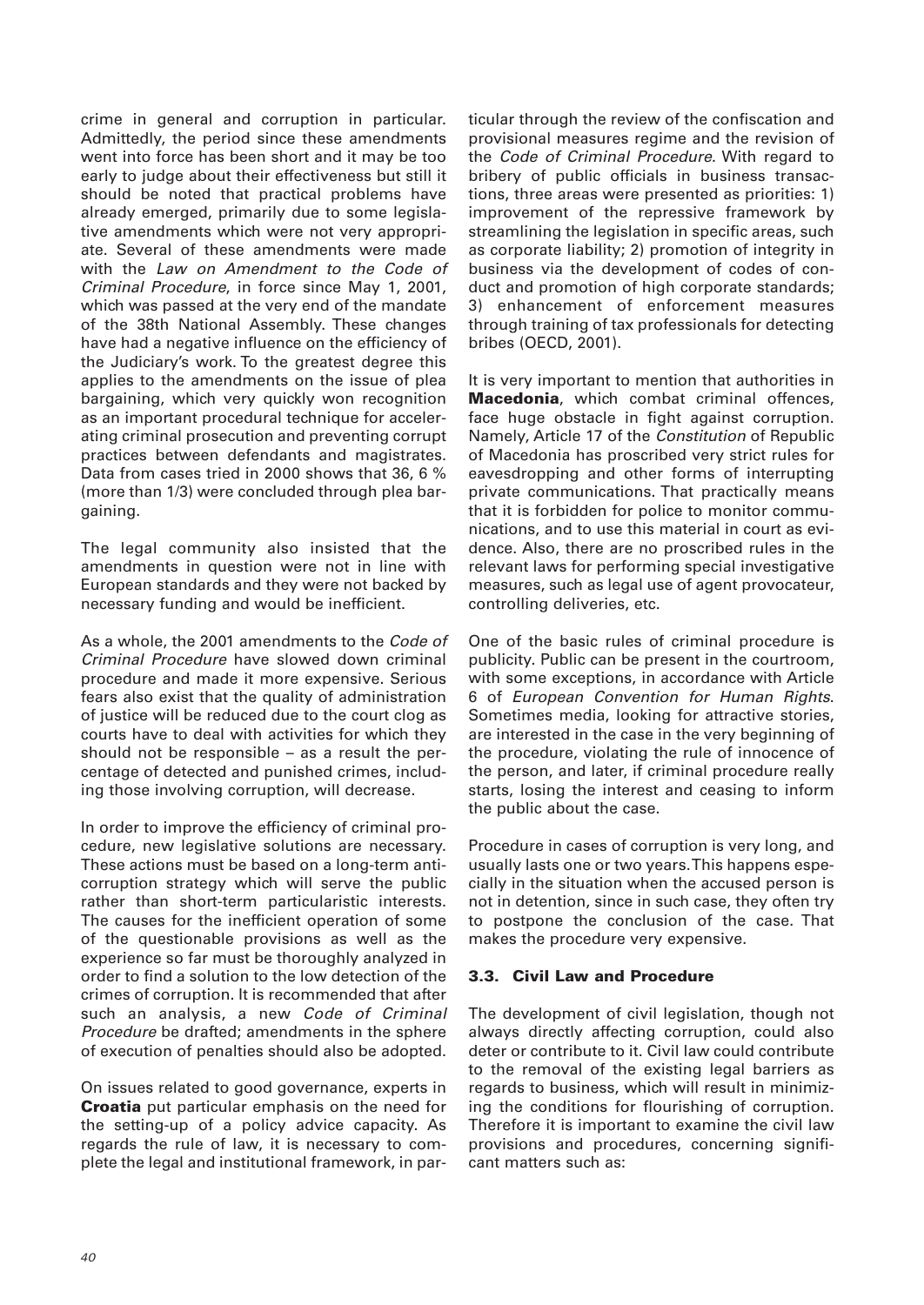- business transaction (including acquisition of property, privatization and concessions);
- company legislation and commercial bankruptcy;
- company and property registration, etc.  $\blacksquare$

#### *Acquisition of Property, Privatization and Concessions*

Acquiring property in the countries in transition has been in many cases subject to corruption. This conclusion refers in particular to the process of privatization and the granting of concessions since privatization and concession deals are in many cases target for corruption.

Based on the civil law, the acquisition of property in **Albania** can take place according to the provisions of the Civil Code and other ways defined by special laws. Some of the ways to acquire property are: acquisition by contract (Article 164); acquisition by inheritance (Article 165); acquisition by goodwill of movable properties (Article 166); positive prescription (Article 168); acquisition by merger (Article 173); acquisition by processing property (Article 177).

Another form of using property (rather than buying it) is a concession. The Law (No. 7973, July 26, 1995) on the Concessionaries was approved 6 years ago, but has been implemented only during the last 3 years. Although the need and the possibilities can make this investment form widely used, the number of the concessions has been very limited.

The following legal improvements are suggested in order to fight corrupt practices:

- The Law must place terms for the main proce- $\blacksquare$ dures. In the case of the bid the period should be no more than 60 days from the promulgation to the supply assessment. It is necessary to determine clearly this period because it helps the private investor and eliminates abusing;
- According to Article 11 of the Law, the conces- $\blacksquare$ sionaire company is obligated to form a commercial association and to register it in the tribunal within 30 days from the signing of contract. This is difficult because there is a long period from the moment of signing to its enforcement and there is no reason to create a company that does not act. At the same time, not respecting this law is a violation. That is

why it is necessary to change the law so that the registration of the company can be related to the enforcement of the contract;

- The law requirement to determine the fees, professional payments, etc. in the contract is not accepted by investors, because of the impossibility of accomplishing it in the time of contract signing.
- The Law doesn't clearly express what the "industrial zone" notion means, and that might give way to abuse and misunderstanding.

The phenomenon of unjustly acquiring property during the transitional period has thrived for a number of reasons, among which the most important are:

- Acquisition of property from politically affiliatm. ed people as a reward for their political loyalty;
- Disrespect of legal framework and exploitation  $\blacksquare$ of the weak implementation power of the legal framework;
- Directly corrupting public officials who turn a blind eye on unjust procedures that lead to property acquisition.

In **Bosnia and Herzegovina** the Law on Foreign Investment and Concessions in Republika Srpska (adopted in April 1998) stipulates that concessions are granted by the Government of RS. Concessions may not be given to foreign persons for any activity on the territory of RS in areas, which, according to the provisions regulating general national defense, are considered as forbidden zones. For the use of goods of public interest in accordance with the Space Plan of RS, concessions are given by the Government, but prior to that, the opinion of the National Assembly of RS should be obtained. In other cases the Government has to obtain the opinion of the respective governing ministry. Concessions may be given for duration of up to 30 years. Concessions are granted under the condition that the business to be conducted secures the maintenance of the technical and technological unity of the system, its efficient functioning and rational management, and that it does not jeopardize life. Concessions are regulated by a contract in writing.

In the FBiH, concessions are regulated by the Cantonal Concession Law and the Foreign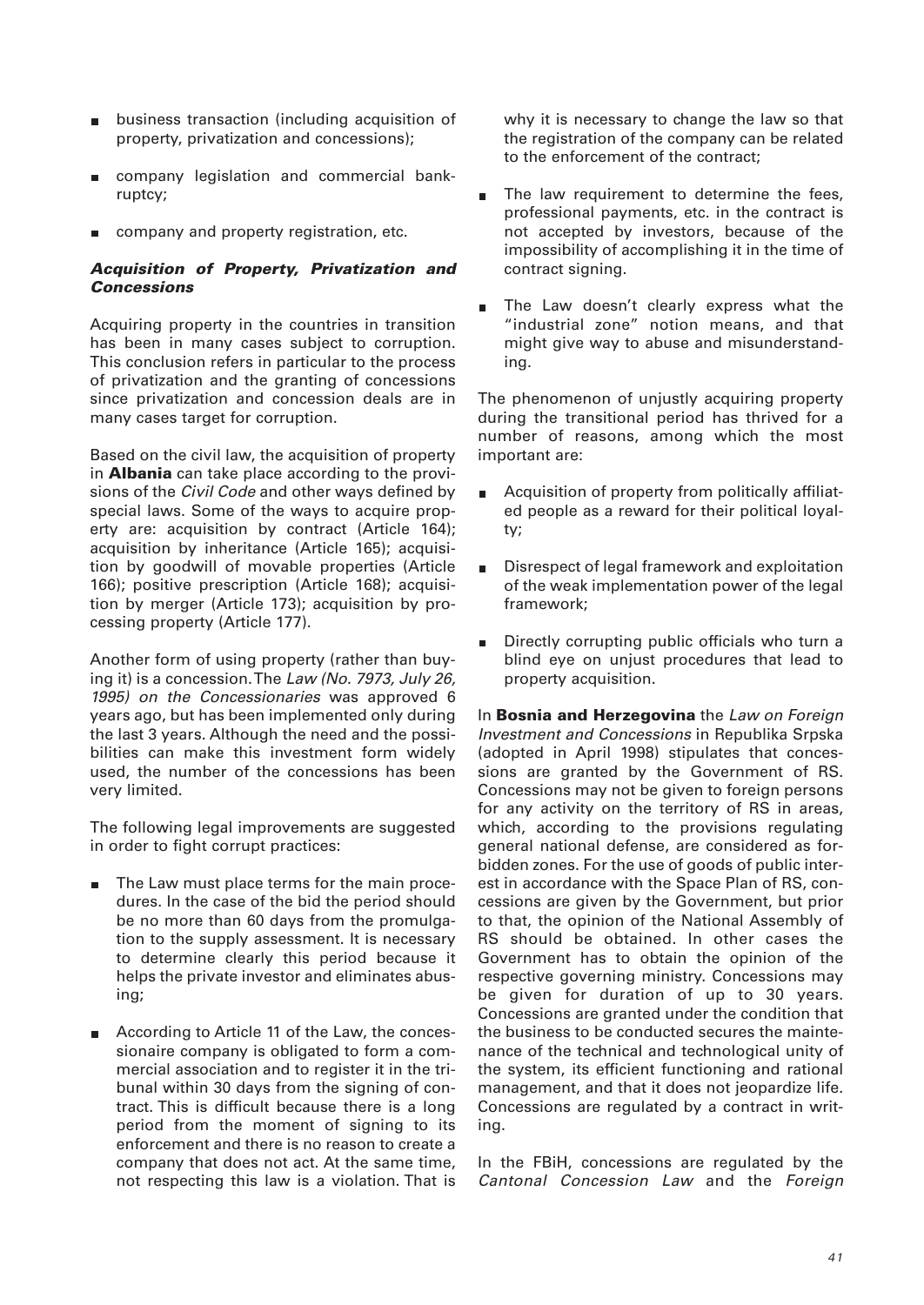Investment Law. Concessions must gain the approval of the federal agency responsible for the foreign economic relations and the district cantonal government agency responsible for economic activities. The competent cantonal and federal agencies may permit the foreign investor to build, operate and transfer after a certain period of time, under the conditions set out in the permit, a specified facility, installation or a plant on a state-owned or public-owned land.

Privatization is additionally supervised by the Entity Assemblies, which directly supervise work of the Entity Privatization Agencies, besides the Entity Governments that regulate the mere operations, but not the essence of their work or the administrative line of accountability.

Due to the influence of politics on public companies, and to some extent, on private companies, corruption in this area is still significant. This is particularly true in the pre-privatization period and in the course of the privatization itself, as will be discussed in the later chapters of this paper.

In **Croatia** the primary legal framework for acquisition of property, business transactions and publicly traded companies consists of the 1993 Company Law (CL), the 1995 Law on Issuing and Trade of Securities (amended in 1998) and the 1997 Law for the Takeover of Joint Stock Companies. All traded securities must be in the legal form of shares in joint stock companies, which are governed by the *Company Law*. While moving towards integration with the EU, the legal reform necessary for that integration remains at an early stage. Croatia's laws have not yet been comprehensively reviewed for compliance with the Directives of the EU. The Securities Law governs the securities markets and establishes the primary securities regulatory agencies: the Croatian Securities Depository Agency (SDA) and the Croatian Securities Commission (CSC). The Securities Law also regulates the trading of securities and sets out the extent of civil and criminal liabilities. Under the Securities Law, insider trading and market manipulation are prohibited and subject to both fines and imprisonment. Current levels of disclosure do not allow the ownership structure of Croatian companies to be clearly identified. Information provided is based on estimates by market participants.

SDA was created in April 1997 according to Article 84 of the Law on the Issuing and Trading of Securities (adopted in 1995) and Article 177 of the Company Law (adopted in 1993). The mandate of the SDA is to operate as the Croatian Central Registry/Depository for all forms of securities and

to contribute to the competitiveness of the Croatian capital markets through providing electronic clearing, settlement and depository services. The SDA was fully operational by November 1999 and by March 31, 2001 it had completed registration of about 150 of the most-actively traded companies, which represent close to 100 percent of trading.

Founded in 1996, the CSC is the administrative body responsible for the licensing and monitoring of issuers, intermediaries, investment funds, portfolio managers, brokers and advisors as well as investors. Under the 1995 Securities Law, the CSC is empowered to monitor and investigate all securities trading and, as appropriate, refer cases to the commercial courts or the prosecutor-general. CSC is governed by a chairman, two deputy chairmen and three other members, all nominated by the Government of Croatia and appointed by the Croatian Parliament for a term of six years, with the terms of two commissioners expiring every two years. The members of the Commission are prohibited from acting as members of the management, boards of directors, oversight committees or other bodies of issuers of securities. They may not perform any other service or function, which might influence their independence, or diminish their public reputation. The Commission is funded by the state budget. The Commission can initiate investigation of its own accord or upon the notification of third parties. In cases of non-compliance or violation of the Securities Law by market participants, the Commission may give warnings, halt trading, and publicize cases of abuse practices. The Commission can only investigate violations directly related to securities trading. CSC does not have administrative powers to impose fines, but must refer the case to the commercial courts. Violations of the criminal code are referred to the prosecutor-general. Administrative decisions by CSC can be appealed to the administrative court.

In Croatia when establishing a joint-stock company or a limited liability company, a domestic or foreign investor may invest money, goods and rights. A joint-stock company may also be established by a single natural person or legal entity. A company may be established by one or more persons. A foreign natural person is allowed to operate as a sole trader in Croatia provided he, or she, holds a work permit and the condition of reciprocity is met. Before starting to engage in handicrafts, the person is required to obtain a license, which is issued by the respective County office, dependant on where the headquarters of the particular handicraft is located. Preferential crafts are approved by the appropriate Ministry, dependant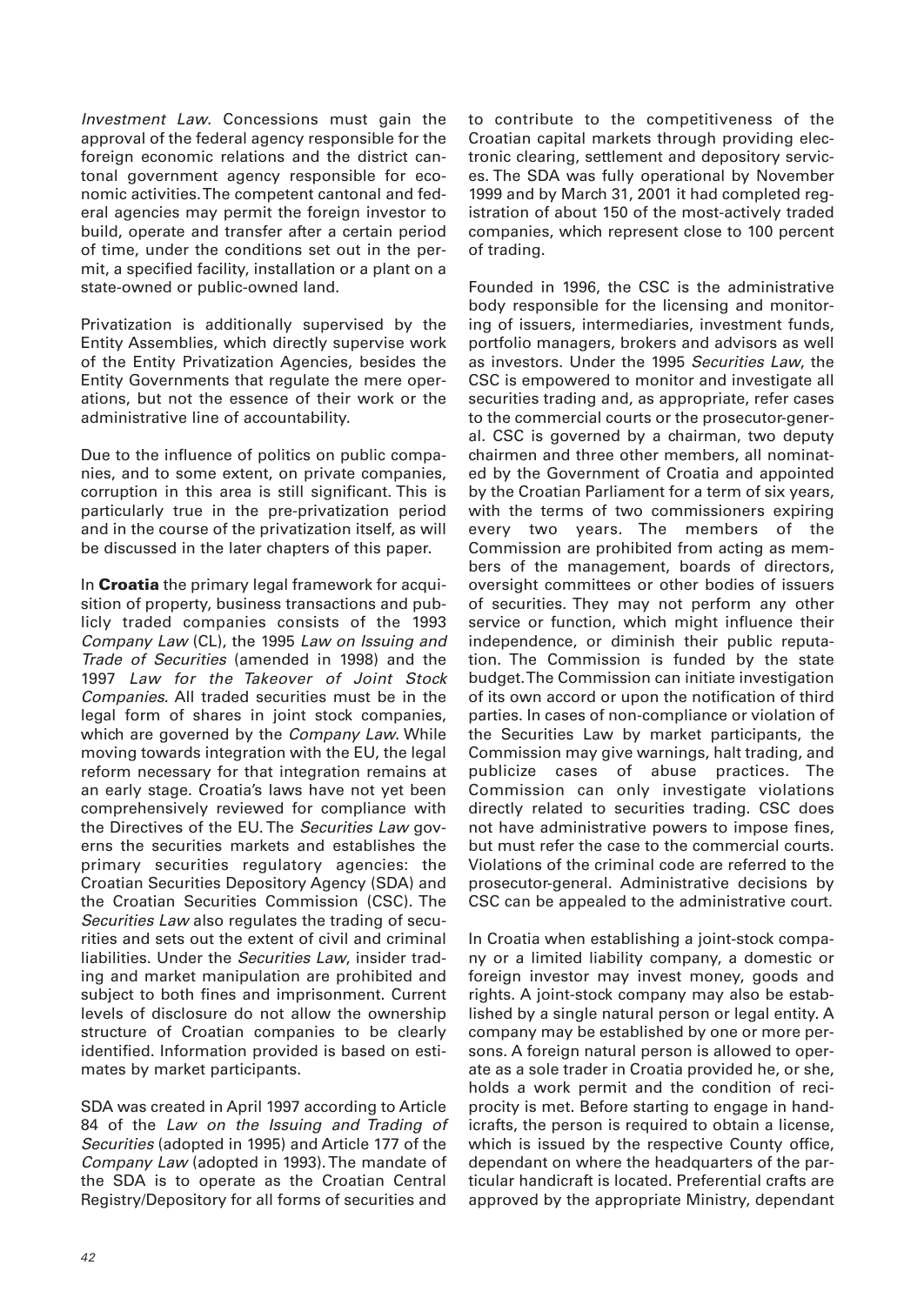on the type of handicraft. Law and rules are clear, so one could estimate that here are no serious corruption related risks.

Although these provisions create the necessary regulatory and institutional preconditions for transparent capital market, the successful counteraction to corruption could be achieved only through their effective practical implementation.

There are also Law on Public Procurement, Law on Company Registration, Law on Litigation Procedure, Law on Impartiality of Court, Law on Privatization, which however do not have specially articles regarding the combat against corruption.

In **Macedonia** the acquisition of the property is regulated by the Law on Ownership and Other Property Rights (published in the Official Gazette of the Republic of Macedonia no 18/01). According to the Law, all domestic and foreign persons, including the State, as well as self-government units, may acquire ownership rights under conditions and method prescribed by the Law. The methods for acquiring the property are the following: acquisition through purchasing contract, inheritance, gift, positive prescription, merge ring, payment of unpaid debts, and other.

Corruption as regards to acquiring property mainly affects the privatization of the former state owned companies. Depending on the size of enterprises and method of selling, the Privatization Agency signs different types of contracts with the new owner after the completion of the privatization process<sup>12</sup> and submits the sale contract to the relevant Court of Registry, which erases the enterprise from the corresponding Registry.

The concession is one of the ways for using the property for a certain period of time. According to the Law on Concession a biding procedure is necessary for getting the concession right on the property. The Bid includes the conditions and the manner of utilization of the property, carrying out the concession activities, the period and the amount of the reimbursement. A concessionaire agreement is signed with the best bidder. The concession is obliged to perform the concessionaire activities in accordance with the Concession agreement. The concession is withdrawn if the concessionaire fails to start with the performing

of the concession activities in the period set forth in the Agreement. However despite the existing provisions for bidding and the requirements concerning concession agreements the procedure is still not fully transparent. Therefore there is a need for amending the law in order to achieve greater transparency and to prevent corrupt practices.

In Serbia the Government proposed a set of five laws with the objective to further regulate financial markets and prevent corruption. These are: Final Account of the 2000 Budget with Budget Inspection Report, Organic Budget Law, Public Procurement Law, Tobacco Law, and Games of Chance Law.

#### *Company Legislation and Commercial Bankruptcy*

In **Albania** the insolvency procedure is based on the Law No.8017 (date 25/10/1995) on Bankruptcy Procedures. The law favors creditors over other sorts of investors. At the moment the creditors of the companies are banks. The arguable risk about such a law is that at a time of financial distress, banks are keen to get their money back as soon as they can and they do not care much about the company business. That definitely leads to unfavorable fire sale valuations at the expense of the other financial claimants of the company. Having said that, it is worth noting that the credit, extended to the corporate sector, accounts for approximately 5% of the country's GDP.

Amendments to the **Bulgarian** Commercial Code, in force since October 17, 2000, concern two main areas - company law and commercial bankruptcy law. Harmonization of the company law section with the EC directives on publicity, equity and single member limited liability companies and the adjustment of the legal provisions for joint stock companies will enhance confidence in equity trading, reduce the possibilities for abuse and ensure better transparency and the protection of creditor and third party interests. One of the provisions expected to improve the quality of the administration of justice and to have a distinct anticorruption effect is the new Article 613b. It enables appeals before the Supreme Court of Cassation against all rulings delivered in the course of or putting an end to insolvency proceedings and also prevents local level versions of insolvency case-law and the dis-

<sup>&</sup>lt;sup>12</sup> Such contracts are the ones for purchasing small or medium sized enterprises, purchasing by public announcement for collecting offers and by direct agreement, sale of enterprises to entities undertaking the managing of the enterprise, transformation of large sized enterprises, transformation by sale of all assets of the enterprise, issuing of shares for additional investment and leasing of enterprise.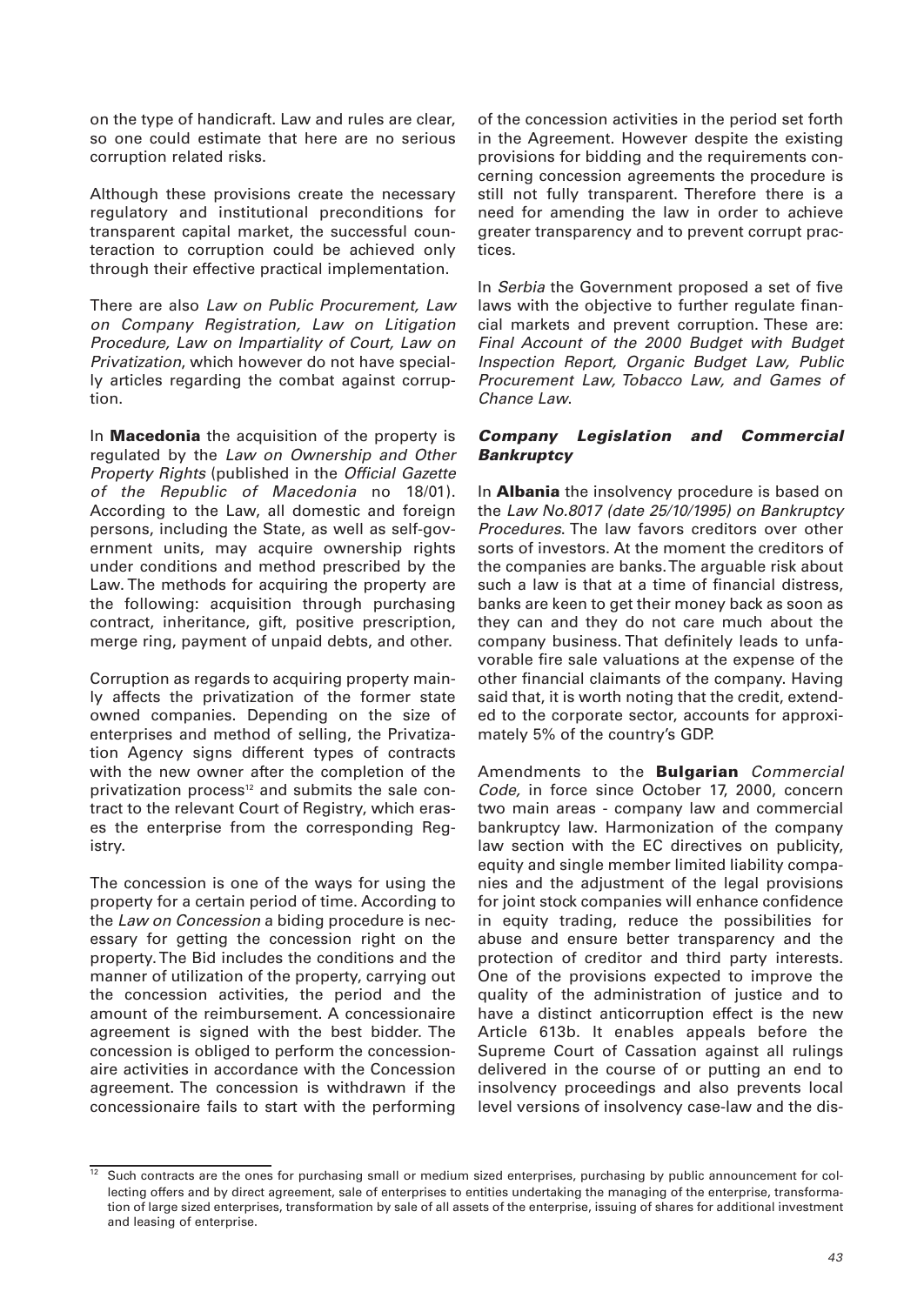pute resolution based on local interests and conjuncture, rather than on law. Thus, the Supreme Court of Cassation would be able to exercise its Constitutional power, viz. to exert the final control for the correct enforcement of the existing legislation.

The amendments to the commercial bankruptcy legislation have not yet brought a real acceleration to bankruptcy procedures and therefore have failed to adequately deter interested parties from seeking resolutions through corrupt means.

A significant new amendment to the section of the Commercial Code which deals with re-structuring of companies (mergers, acquisitions, spinoffs, splits and transformations) is now being considered. This amendment comes as a response to the need for harmonization of Bulgarian legislation with EU standards and aims to put an end to the current practice of restructuring in an atmosphere of lack of transparency and acting at the expense of some of the partners involved which should significantly improve the business climate.

It is still necessary to adopt a Law on Bank Bankruptcy, developed and discussed since 2000, in order to ensure greater stability and speed in bankruptcy proceedings and to enforce control over the receiver in a bank bankruptcy, which should reduce the possibilities for corruption. Currently two Draft Laws on this matter have been submitted to the Parliament and have been passed on first reading in a plenary session.

In **Macedonia** the insolvency of the company is regulated by the Bankruptcy Law, which was enacted in 1997 (published in the Official Gazette of the Republic of Macedonia no 55/97) and amended in 2000. Law regulates the goals and reasons for opening the bankruptcy proceeding, the manner of its conduct, management and disposition of the property being subject of bankruptcy estate and settlement of the trustees.

The inability and insolvency of the debtor to pay its debts within 60 days of the date on which they have become due represents the main reason for opening a bankruptcy procedure. The conditions for starting the bankruptcy procedure are also met if the debtor cannot pay its due obligations (such as executive court or administrative decisions, concerning monetary obligations) in the executive procedure or if there is an immediate prospect for unavoidable inability to pay. Trustee can initiate the opening of the bankruptcy procedure within 60 days from the day its claims are due and submit to the court evidence that the

debtor is unable to settle its monetary obligations. The Court in its official capacity shall determine all the measures necessary for opening a Bankruptcy Proceeding.

Upon the opening of the Bankruptcy Proceeding the right of the debtor to manage and to dispose of the property that comprises the Bankruptcy Estate (the property of the debtor at the day of the opening of the proceedings and the one to be gained in the course of the proceedings) is transferred to the Bankruptcy Trustee. If it has been confirmed that the debtor has no property, or his property is not sufficient to settle the costs of the proceeding, the Bankruptcy proceedings are not conducted and the company is liquidated. The proceeds from the sale of the real estate in the case of liquidation are used for payment of debts and for settlement of expenses incurred during the Bankruptcy procedure. Any surplus is paid to the founders.

Although the Bankruptcy Law has been designed in order to meet the European standards, there is still a lack of transparency, the procedure is long and inefficient, and does not guarantee the trustees to collect their claims. It also allows postponing of the bankruptcy proceeding of the company in case of its insolvency with potential opportunities for abuse of power. The Agency for Blocked Accounts which has been introduced recently, aims to start the bankruptcy proceeding against all companies, which accounts were blocked 45 days. The amendments of the Law are in the Parliamentary procedure.

The adopted laws on mortgage and pledge did not achieve the expectations for efficient payment of the claims and execution of court decisions, although there are some improvements, especially regarding payment of unpaid banking credits. The court procedure is still long and inefficient and may create potential for abuse.

### *Impartiality of the Court and Speed of the Proceedings. Execution of Judgments*

In **Albania**, as described in the Constitution, the judicial system is based on the impartiality principle of courts and rigorous implementation of the law. The courts should be impartial in giving justice and support their verdicts exclusively on facts made public during the course of the trial. Even though the law is quite precise, there are a lot of complaints about the impartiality of courts and the speed of proceedings because of corruption of the judiciary officials, political pressures, lack of professionalism in some cases, etc.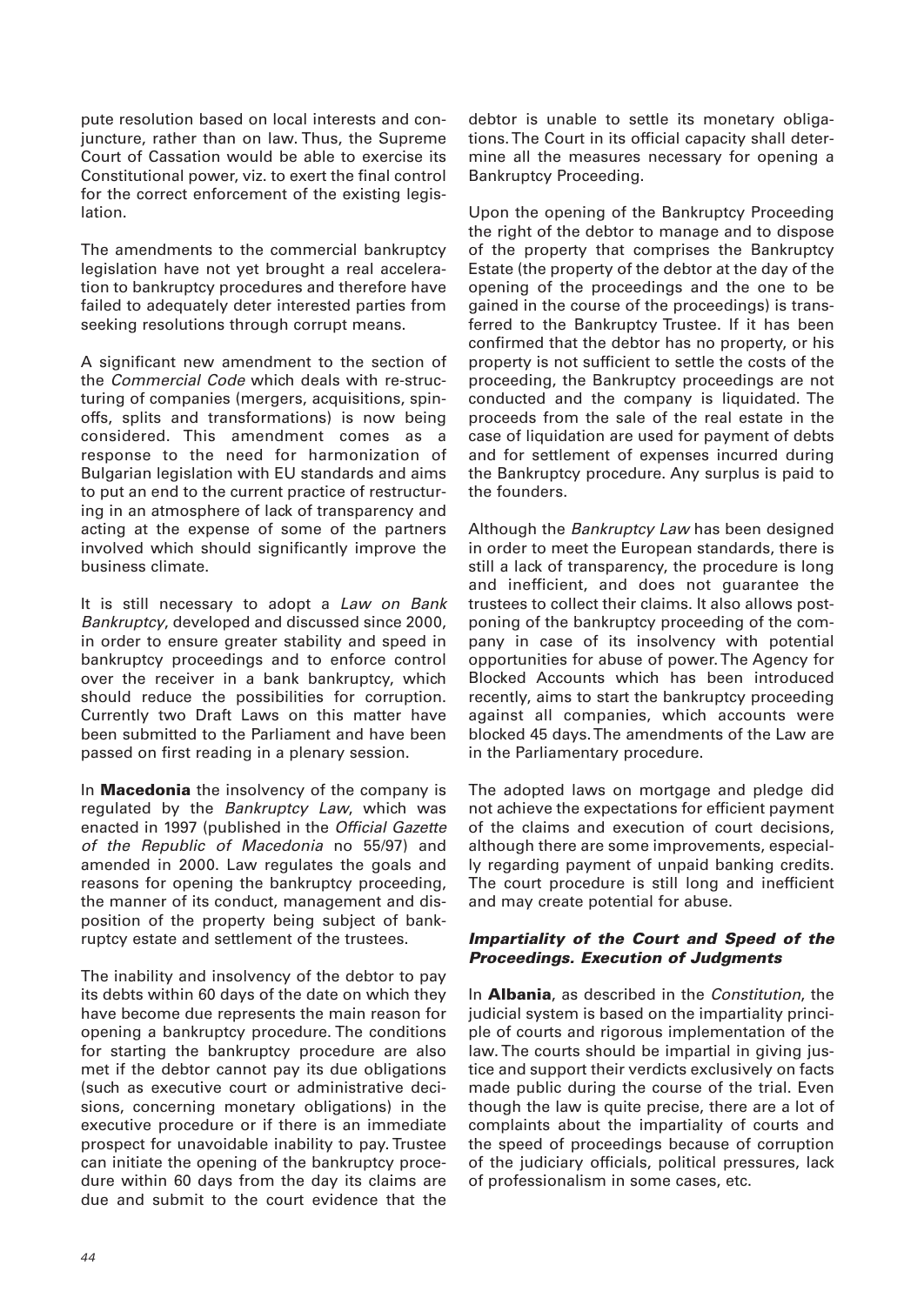The Bailiff Office is attached to the courts of first instance. As a consequence, it is erroneously perceived as part of the judiciary. In fact, the Bailiff Office is expected to execute both judicial decisions and a certain category of administrative decisions (the so-called writs of execution).

The Bailiff Office conducts its business in virtue of Articles 527-617 of the Code of Civil Procedure. Parallel to the general notions relevant to the execution of final judicial decisions the Code regulates the execution of seizure on movable and immovable properties (including means of maritime and air transport), credits of debtor and properties that third persons owe to the debtor, financial obligations towards budgetary institutions, sums deposited in bank accounts as well as the execution of obligations to relinquish a definite object or to perform a determined action. Provisions on the means of defense against execution of decisions and the grounds for suspension and cessation of the execution are also envisaged.

As for the execution of administrative writs of executions, the Bailiff Office derives authority directly from the respective special laws. In terms of procedure the Office uses by analogy the procedure specified in the Code of Civil Procedure for the judicial decisions. From the point of view of funding, the Office is considered to be part of the judiciary but although its budget is a part of the overall judicial budget it is usually extremely meager which create conditions favorable to corruption.

Judges at all levels of the judicial system in **Bosnia and Herzegovina** have been subject to political appointments. This has caused severe partiality and bias with a high degree of political influence over their rulings. At the Peace Implementation Council (PIC)<sup>13</sup> held in March in Brussels, it had been decided that all judges at all levels of the courts are to be temporarily suspended and the new recruitment process is to follow shortly. This process has commenced in April 2002 and at present all judges are applying for jobs with the courts. Those with a proven record of partiality of any sort will be closely looked at and possibly not re-employed as a result of this. The entire process is managed by the OHR and the previous action of hot-lines for collection of complaints against the judges will serve as the database for the qualification assessment. That activity, however, was run in 1999-2001 and resulted in a number of specific complaints of the general public and entrepreneurs against named judges at local and regional courts primarily.

According to opinions expressed by business managers who were interviewed in the enterprise survey, slowness of the courts is the most problematic obstacle to doing business in BiH. It was selected by 87 percent of respondents and ranks above all other 27 problems listed as negative characteristics of the business environment.<sup>1</sup>

In **Bulgaria** the Code of Civil Procedure was amended in 1999. The new provisions guarantee the impartiality of the court, reduce the opportunities to postpone the hearings, introduce summary proceedings, and limit the insolvency proceedings to two court instances. These amendments, however, have not brought about any tangible improvement of court proceedings. Further amendments will be needed along these lines in order to eradicate any chances of protracting the procedure on purpose or abusing procedural rights, as all this generates corruption.

The execution of judgments is the part of civil procedure, which concludes the process of civil litigation but has been least reformed. The clumsy and inefficient, frequently corrupted, execution proceedings negate all efforts to improve the administration of justice and prevent corruption. Legislative amendments are required in order to minimize the possibilities for endless delays in the enforcement proceedings and supply creditors with better guarantees.

A Draft Law on Amendments to the Code of Civil Procedure has been recently submitted to the National Assembly and its adoption on first reading in a plenary session is forthcoming. The amendments proposed are aimed at introducing simpler and speedier court procedures, especially by improving the cassation proceedings. For instance, the possibility provided for the cassation instance to decide on the merit and the transformation of the possibility for returning the case for reexamination from a general principle into an exception will make civil proceedings speedier and more effective and will considerably limit the opportunities for corrupt practices. The proposed new foreclosure procedures, including the possibility for foreclosure of company shares, materialized and dematerialized securities, unpicked

Political steering group that observes progress of peace and particularly DPA implementation in BiH that meets regularly and decides on the focal areas for the IC/s involvements in the year to come. It is the highest-level decision making body outside of the country's authorities and bears the ultimate responsibility for the IC's policies towards BiH.

World Bank, Diagnostic Surveys of Corruption, p. 40, http://www1.worldbank.org/publicsector/anticorrupt/Bosnianticorruption.pdf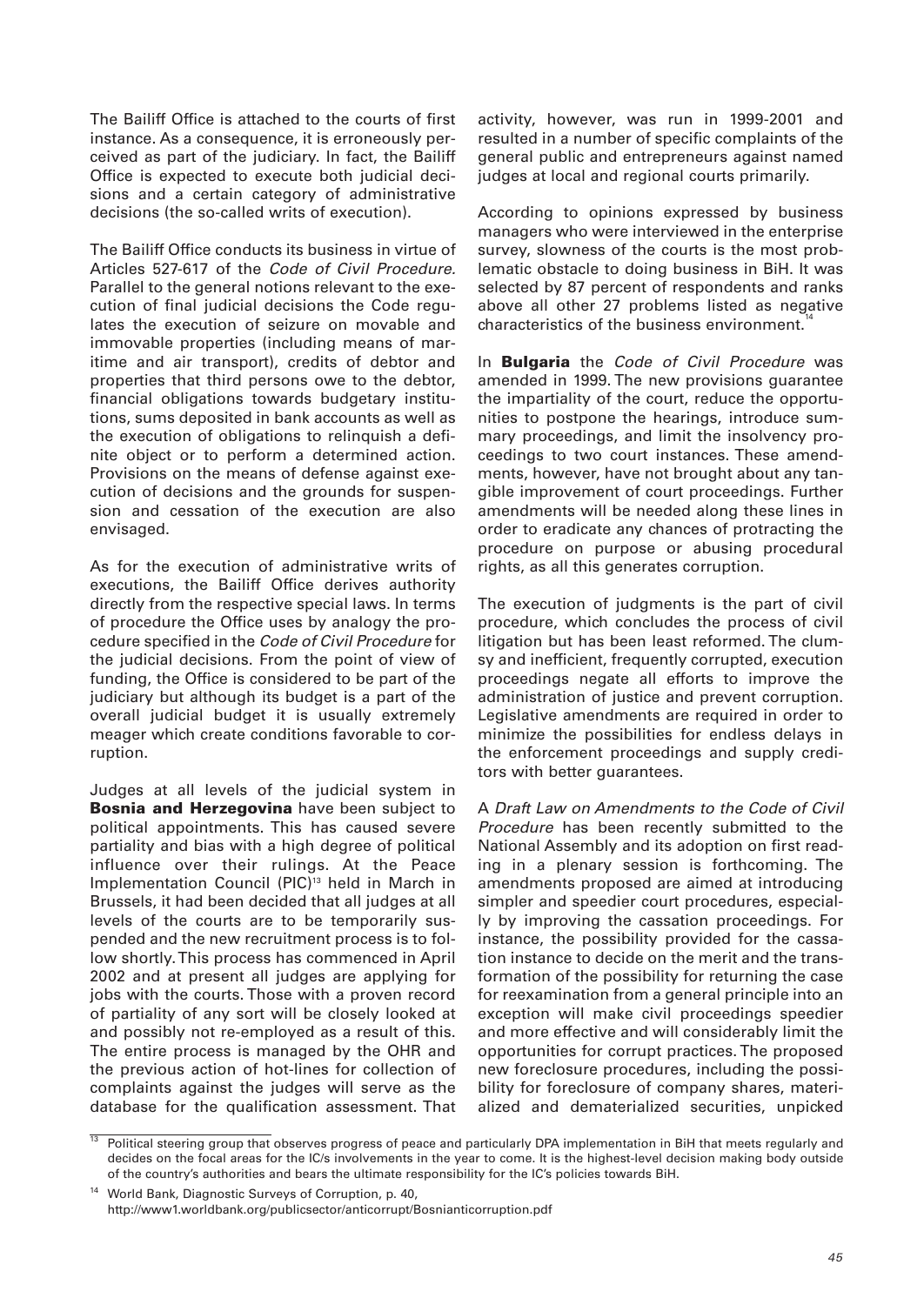plants, would also have anti-corruption impact. Parallel to this a working group to the Ministry of Justice is developing a concept paper for introducing private bailiffs to operate parallel to the state, which is also aimed at speeding up foreclosure proceedings and limiting corruption.

In October 2001 a Center for Out-of-Court Legal Dispute Resolution was established with the Union of Bulgarian Jurists and Rules on the initiation and performance of out-of-court legal dispute resolution was adopted. This is the first step towards the introduction of procedures for alternative out-of-court legal dispute resolution. Their practical implementation is expected to narrow the possibilities for corruption, ensure effectiveness and rapidness in the resolution of disputes, and relief the judicial system's work.

Impartiality of the court in **Macedonia** is one of the basic rules of civil procedure and court system generally. Courts and judges are obliged by the Constitution and laws to have impartial and fair attitude towards parties in the procedure. Civil Procedure Law contains a lot of provisions that should make this general rule applicable in practice: public procedure, equal access for the parties to all evidences the other part has proposed, obligation for the judge to warn ignorant party about its rights in the procedure, right of appeal, etc. Execution of judgments falls under the competence of one of the sections of the basic courts. It very often is the most difficult part of the civil procedure because of the problems that can appear from the judgment itself or by the party who use all possible legal and non-legal measures to avoid the execution. In practice this part of civil procedure is especially problematic.

The procedure of execution of judgments is proscribed in a separate Code (Code for Execution Procedure), which is very long and complicated, with lots of procedural activities and lots of court decisions. Party, who won the case in procedure several years long, will need another several years to execute the judgment. This can be the main reason for parties to try to reach the conclusion of the procedure through corruption. Either the debtor or the creditor may be tempted to offer bribe to official person from court to help them. It is important that in this procedure very active and crucial role after judges have court clerks. The court clerks are dealing with practical execution on the spot, and have a power to conduct the practical execution.

Some changes were made in the Code for Execution Procedure in the last few years, but that was not enough to reach an effective and fast

execution procedure as an efficient ending of civil procedure.

The compensation for damage when a public official has been bribed during the public procurement procedure is another area connected with this kind of procedure and considered very important in the fight against corruption. A situation of particular relevance is also when an employee of the bribe-giving company bribes an employee or an officer from another company. In such cases, compensation may be asked for by the state or by the local government, which may claim to be the victim of the offence, or by competitors who were not given the contract.

An important issue, which has to be solved, is the problem of the validity of a contract concluded through obtaining a bribe: whether the main contract is null and void in itself, or it is at the discretion of the Government or the company to void it.

Macedonian theory and practice have no answer to all these questions related to corruption and civil procedure. Until now no civil cases in Macedonian courts have reached decisions on these topics.

## *Registry Keeping and Registration Proceedings*

In **Albania** the Law No. 7632, of November 4, 1992, defines the procedures and rules to be followed in order to register a company. The Court keeps the commercial register. Any person may consult the register without incurring any expenses. Also, anyone may get (against payment) copies of the registration and appropriate documentation. According to the Law companies are registered with the court if their statute is in full accordance with law provisions and all required documentation is completed.

In **Bosnia and Herzegovina** the procedures of company registration is one of the most complex of all countries in the region. Consequently, the costs of establishing companies are high, which does not make BiH attractive area for foreign investment. In future, efforts will be made to streamline procedures and in that sense, a series of measures will be taken. One of the most efficient ways is introduction of a single identification number and establishment of a single registry of companies, as well as a single form for company registration in the whole country, which is forecasted in the next 18 month period. In particular, attention will be paid to harmonization of regulation on registration of national and interna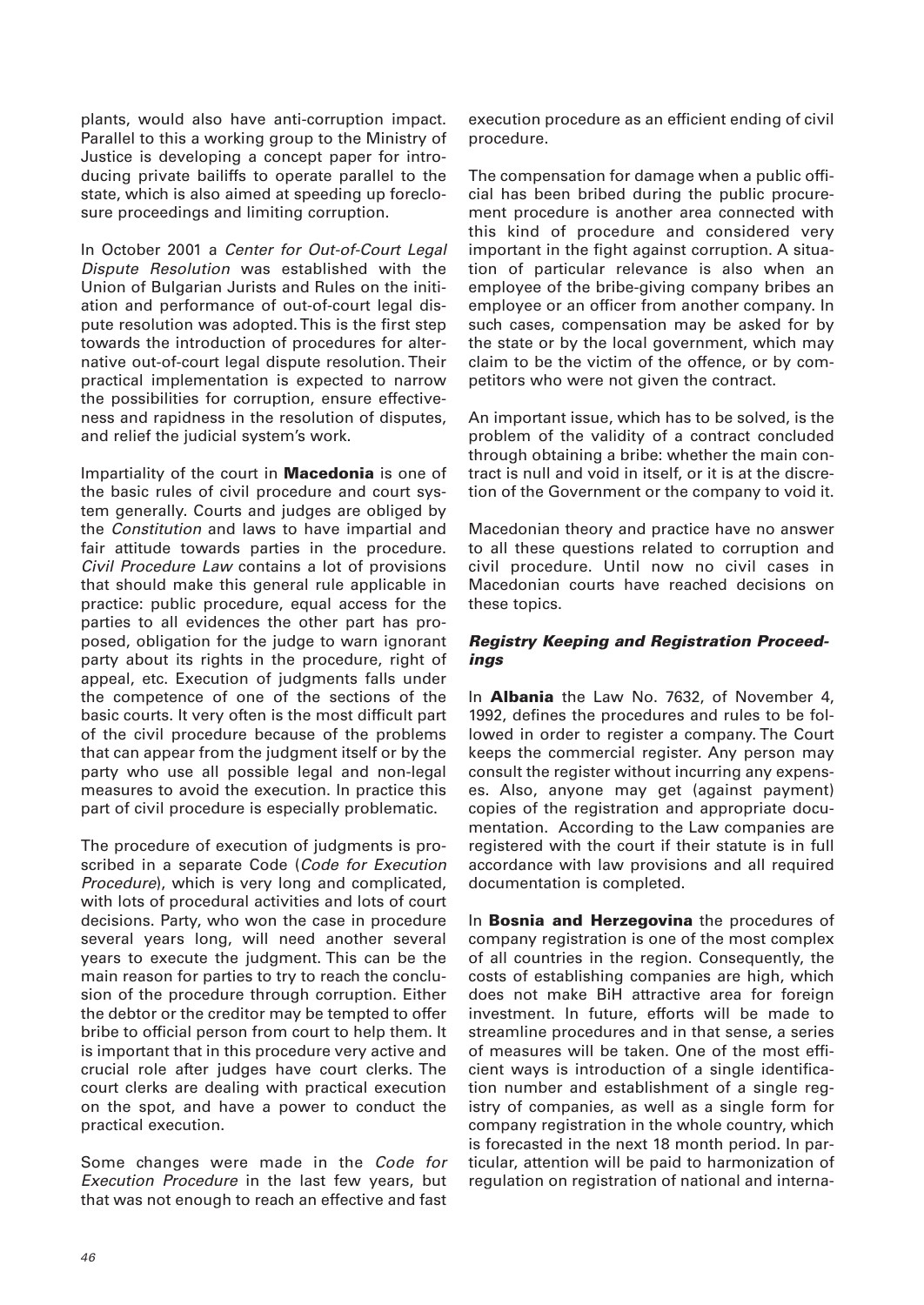tional companies, and resolution of the problems related to use of land.

Company registration at present is within the domain of regional/cantonal courts and each of them keeps a separate company registration database. There had until recently been no efforts either to combine those books (although they are public) at any level, or to introduce a computerized system to make the process more efficient. Therefore the process is not so much burdened by forged data or administrative corruption in the process steps, as much as it is in its duration, which is inevitably followed by the existence of bribes that make the process "more efficient" and thus cheaper for some companies.

Survey data $15$  indicates that corruption is positive related to company registry process. Every month businesses pay bribes in the form of gifts, tips and money to representatives of public officials in amounts equal to 18 percent of expenses of the average firm. The average "standard rate" for bribes that businesses report paying for several services including connection to utilities, obtaining licenses and permits, dealing with courts and customs and other bodies equals 361 KM (approximate EUR 180).

Company registration in BiH is usually done by the owner of the company or by an appointed company's employee. Only 18 percent of respondents reported that they had used a third party to handle the process of business registration. It is worth mentioning that none of the newly-created enterprises (those founded in 1999-2000) used a third party. At the same time, public enterprises used a third party very often – 40 percent of the public firms who are were involved in WB survey reported so. Another group of firms that used this method of company registration are enterprises founded before 1992. Since 72 percent of public enterprises were founded before 1992, the prevalent use of third-party facilitators among older firms is not surprising. Why do companies use third parties for company registration? Mostly because the managers want to make sure that no procedural mistakes are made (59 percents of respondents), sometimes because they want to save time (23 percent), sometimes the reason is that the third party has connections – "knows the right people" (18 percent). Use of third parties is also known to help hide corruption – the bribe in

this case might be expensed as a fee for a business service provided by the third party.

It is of utmost importance as a matter of fostering transparency in this process, to establish a single registry of companies, for the purpose of reducing bureaucracy, increasing efficiency and transparency in operations of both Entities.

Non-governmental organizations are subject to the Law on Citizens Associations and Foundations, which has been changed in early 2002 in both RS and BiH. The new RS law as well as the umbrella State law allows for a much more simple registration of non-governmental organizations, citizen associations and well as parties that no longer requires more than thirty signatories but minimum of three instead. The RS register remains with the regional courts and the BiH registry is with the Ministry of Civic Affairs and Communications. The new version of the law, that has been in existence in FBiH since 2001 also allows for other associations to group together and e.g. form confederations of associations. The BiH Law will register those subjects that want to operate at the country-wide level and refuse to register solely at the Entity level. Nevertheless, both Entity laws allow for the country-wide operations of any citizens associations and are not restrictive in any manner. This is why the BiH Law is often seen as a political step, rather than changing anything in practice, following the harmonization of the two Entity laws and their simplification.

The property registry is still based on the former Austro-Hungarian system of Cadastre that was introduced before 1914. According to this system, the property books are kept with the municipal authorities, while urban and construction planning happens in the relevant government agencies. There are plans to start replacing the old Cadastre system with a brand new computerized database, but this process is likely to take ten years or more and the launch of it is scheduled for the late 2002.

According to the current state of the registers in **Bulgaria** private legal persons, except for the political parties, are registered with the District Courts in 28 separate registers located throughout the country. Property registration is done in a similar way. Property records are kept by about 110 Regional Courts and are still paper-based.

<sup>&</sup>lt;sup>15</sup> World Bank Anti-Corruption Survey, p. 52 http://www1.worldbank.org/publicsector/anticorrupt/Bosnianticorruption.pdf

<sup>16</sup> World Bank ibid., pp. 52-53 http://www1.worldbank.org/publicsector/anticorrupt/Bosnianticorruption.pdf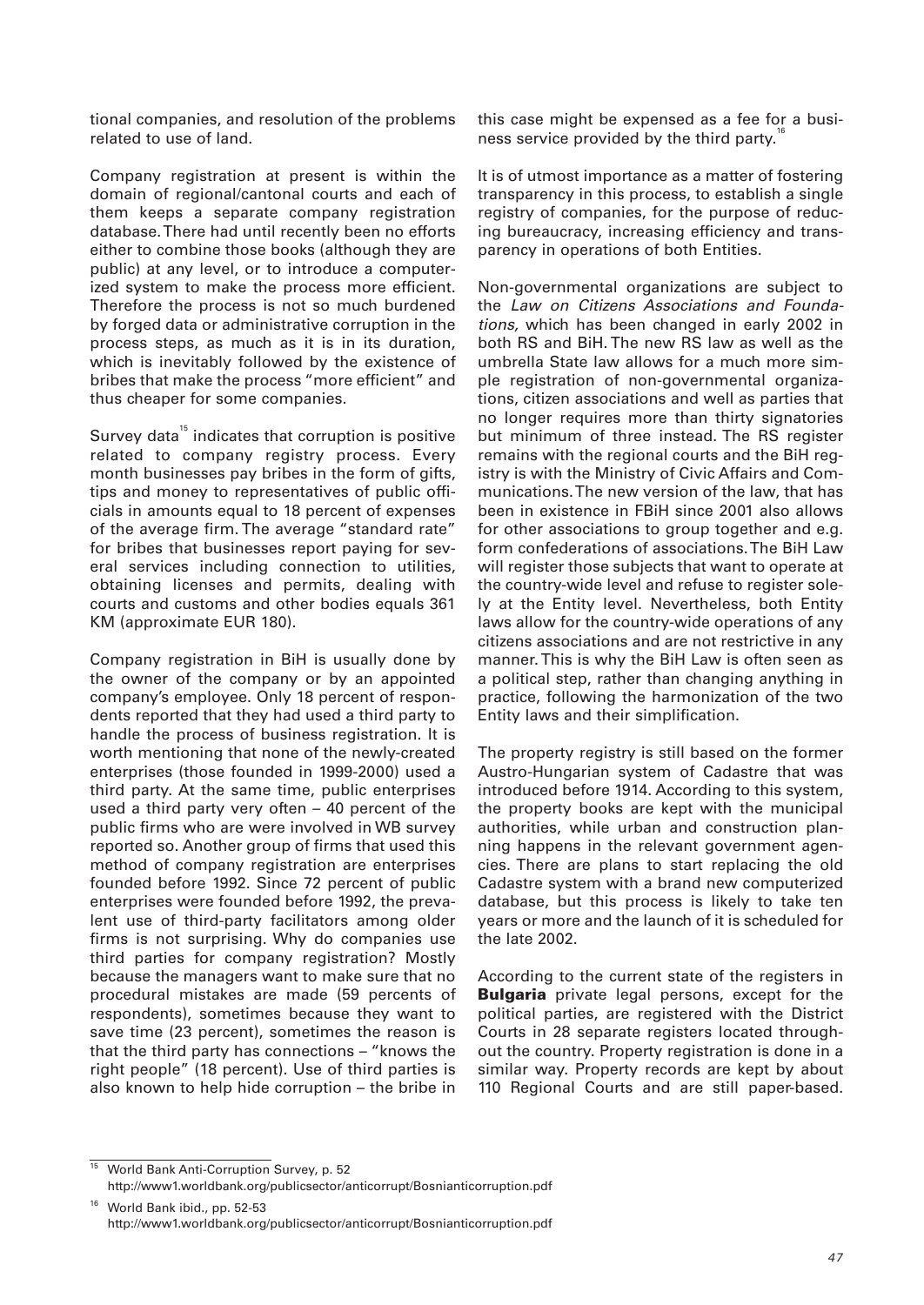Pilot projects are being carried out for the introduction of electronic information systems in some of the courts, although these information systems have no legal weight. Except for the Central Pledges Register at the Ministry of Justice, established in 1997, most of the other registries are currently decentralized and paper based which causes serious problems of reliability of information and its physical and legal security. The available data shows numerous cases of fraud, abuse and corruption.

As far as property law is concerned, in 1998 a project Establishment of Cadastre and Property Registry in Bulgaria was launched by the Bulgarian Government with the support of the World Bank and a Law on the Cadastre and the Property Registry was adopted, in force since January 1, 2001. This instrument is expected to be a major step in the transition from the "ownerbased" to an "estate-based" system of real estate registration. Changes in the system of real estate registration, a sphere marked by abuse, fraud and corruption, are also in progress. Introducing these changes takes a long time but the impact, including availability of complete and precise information on property and pending liabilities upon it, will have lasting anticorruption effects in the field of real estate transactions.

A special working group to the Ministry of Justice chaired by the Deputy Minister of Justice has developed a set of recommendations for improving the legal framework of property registration including amendments to the Law on the Cadastre and the Property Registry and adoption of the respective secondary legislation for its implementation. The proposal is aimed at facilitating the process of reforming the property registration in Bulgaria and the successful introduction of the Cadastre and the Property Registry in the country.

Special attention should also be paid to the idea, developed by experts to the Law Program of the Center for the Study of Democracy within the framework of Coalition 2000 of replacing the court registration of not-for-profit organizations with registration in a newly created Central Electronic Register for Not-for-Profit Organizations at the Ministry of Justice, the establishment of which could serve as a first step towards the introduction of a Central Electronic Register for Persons and Property. The transition

to such a register will have far-reaching anti-corruption effects, especially with regard to the present dismal state of the country's registers. The business community also evaluates the existing registration system as ineffective and sees it as an obstacle to growth of business. It has even proposed relieving the courts of the responsibility of keeping the commercial registers in order to make them function better.<sup>17</sup>

According to the Coalition 2000 proposal the Central Electronic Register for Persons and Property should include registration data on all private legal persons and state enterprises (except for political parties and professional organizations). First it should be introduced for the not-for-profit legal entities since the philosophy thereof has already been laid out in a concept paper. In a medium-term perspective this Register should include commercial legal persons and merge with the Central Pledges Register, while in a long-term perspective, after the establishment of a national electronic cadastre and its incorporation into a uniform national database, the Register should be merged with the property registers.

The implementation of the proposal for a Central Electronic Register for Persons and Property will allow both registration and obtaining of information online by electronic means. This will make it possible to quickly publish information about changes in circumstances through filings and the current situation of the Register can be checked in real time, i.e. immediately after the conclusion of a transaction. The Register should be public and everyone should be able to obtain information and receive a certificate verifying the necessary information. A denial of a filing should be subject to appeal before the Minister of Justice following an administrative procedure; a denial by the Minister should be subject to appeal following the procedure under the Law on the Supreme Administrative Court which will minimize the unregulated practices accompanying registration and obtaining information.

All companies in **Croatia** are required to register in the Court Register of the respective Commercial Court, dependant on the location of the company's headquarters. When establishing a joint-stock company or a limited liability company, a domestic or foreign investor may invest money, goods and rights.

<sup>&</sup>lt;sup>17</sup> Bulgarian International Business Association (BIBA) – White Paper on Foreign Investment'2001 http://www.biba.bg/docs/White%20Paper%202001%20Engl.pdf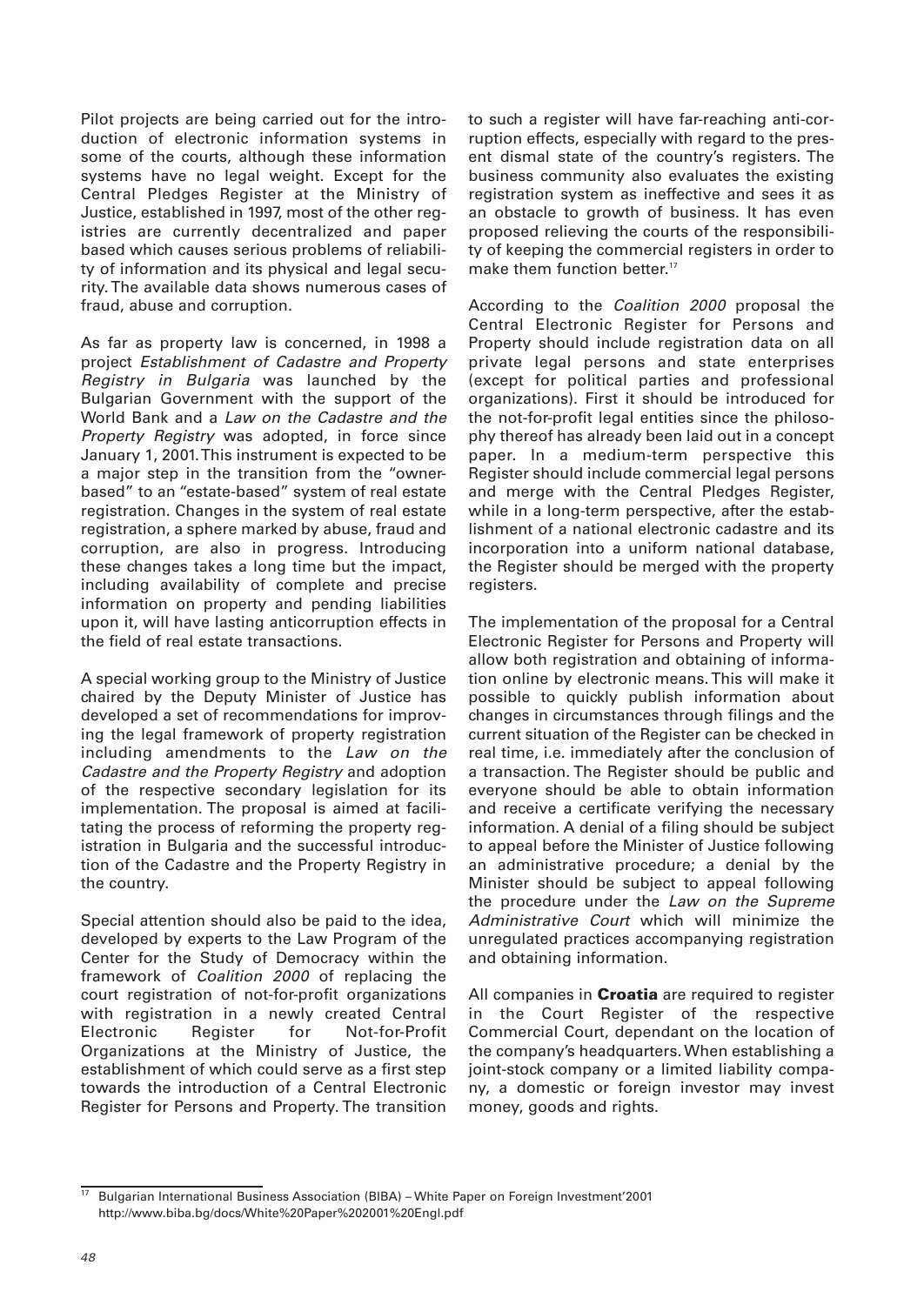An enterprise register is maintained by the eight regional commercial courts and covers over 120,000 enterprises, including partnerships and sole proprietorships. The commercial court registers include the names of the company's members of the management and supervisory boards, the company's statutes and information regarding the total share capital of the company. The register also includes the names of the company's founders but not the names of the current major shareholders. Public information is not fully centralized. To obtain copies of a company's statutes one must visit the regional court register in person. Provision for online access is being discussed by the Ministry of Justice, which is responsible for the operation of the Commercial Register.

Political parties are required to be registered in the Ministry of Justice, Administration and Local Self-Government.

Non-governmental organizations are required to be registered in the Ministry of Justice, Administration and Local Self-Government.

Property registry is required to be done at Municipality courts. According to the World Bank estimation Croatia is included in a group of transitional countries (with Estonia and Poland) with quite decent state protection of the security of property and contract rights (World Bank, 2002). Although, there is a (quite good) Law about Cadastre System Record Ownership, in reality situation with Offices of cadastre system record ownership is very bad and one of the most neuralgic parts in Croatian judiciary.

In **Macedonia** according to the Trade Company Law, before starting their business activities the companies are required to be registered in the Trade Registry. All trade companies and affiliates have an obligation to be registered in the Register. The Trade Register is a public book. There are three courts in Macedonia authorized for company registration in the Trade Register: the Basic Court I, in Skopje, the Basic Court in Bitola and the Basic Court in Stip. The authorized person from the company submits an application for registration of the company and changes in the Trade Register. The Law describes the necessary documentation and procedure for registration.

The Law on Political Parties stipulates that a political party may start with its activities after the registration in the Register of Political Parties. The Appeal Court in Skopje is authorized for keeping the Court register of political parties. The Minister of Justice proscribes the blank form and method

of keeping of the Court register. The political party is obliged within 30 days from the day of its establishing to submit an application for enrollment in the court register, accompanied with its Program, the Article of Agreement and court decision for establishment of a political party.

According to the Law on Citizens Associations and Foundations, the citizens associations and foundations are required to be registered in the Register kept in the basic court, depending on where their headquarter is located. The blank form and procedure for registration are proscribed by the Minister of Justice. The application for registration, along with the program for its activities, the names of authorized persons for representing the citizens association or foundation are submitted to the court, within 30 days from the day of their establishing.

Upon the application, the court is obliged to bring a decision for enrollment of the association or foundation in the register. If the court finds out that the required elements and criteria are not met, or that the program and its activities are not in compliance with the law, it refuses the registration.

The *Cadastre Law* requires the physical and legal persons to register their real estate in the Cadastre register, depending on the location where the property is located. The registration is done under the relevant document issued by the competent bodies. Upon the submission of the documentation, which proves the ownership, the Cadastre registers the real estate in the Register.

The legislation provides for transparent procedure and proscribes the required documentation, leaving narrow possibilities for discretion right of the authorities dealing with the registration. However some possibilities for corruption still exist especially in relation to the Property Register.

In **Serbia** company registration is regulated by the federal Company Law (adopted in 1996 and amended in 1996, 1997, 1998 and 1999). Company or enterprise may be established in the form of Joint Stock Company, Limited Liability Company, Limited Partnership and General Partnership. A company or an enterprise is incorporated by Decision on Incorporation (one founder) or a Memorandum of Association (two or more founders). These documents are to be in written form, signed and notarized. Depending on the intended business activities the company or the enterprise may need some approvals by the respective inspections such as the Market